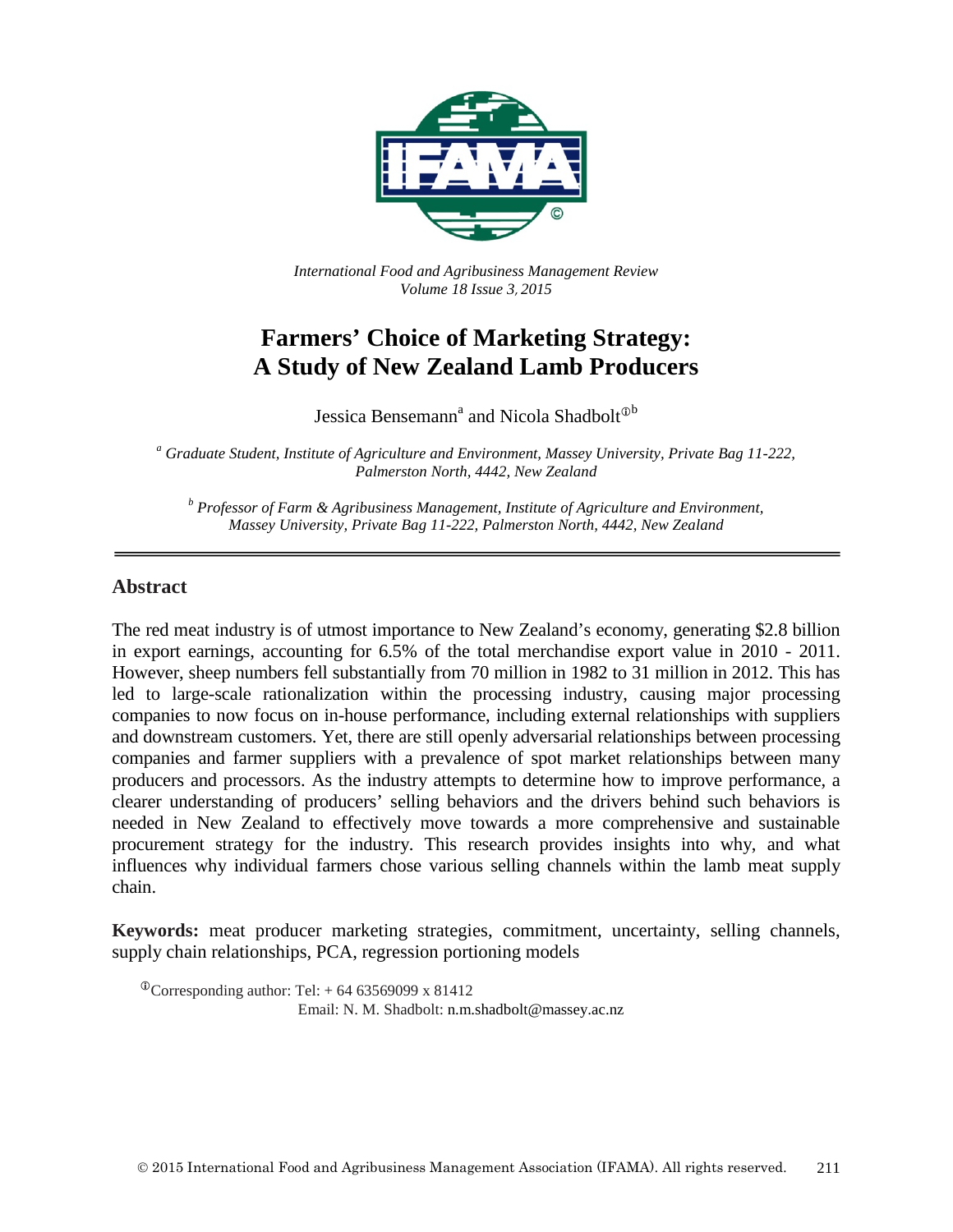# **Introduction**

New Zealand has a long history in meat production with mature supply chain industries built around it. The lamb sector continues to play a dominant role in the economic well-being of the New Zealand economy. Exports of sheepmeat contributed NZD\$2.7 billion, representing 6.3% of New Zealand's merchandise exports in 2010 (Beef and Lamb New Zealand 2012). Recent years of low profits, volatile prices, and declining production have hampered opportunities for growth. The industry is now under threat from competing land use from dairying, dairy support, and forestry (MacLeod 2011).

Currently, a clear conflict faces sector participants at different points across the value chain. While processors benefit from being able to elicit longer-term supply commitments from farmers to ensure supply certainty, they face short-term financial incentives to procure on the spot market to both maximize capital utilization and gain additional quota markets (Ministry of Agriculture and Forestry 2009).

Over the last two decades New Zealand's red meat industry has undergone significant change with large-scale rationalization of processing capacity from the peaks of the early 1980's created by Government subsidy payments (Clare, Shadbolt, & Reid 2005). Now major processing companies focus on in-house performance including external relationships between suppliers (farmers), and downstream customers (distributors, retailers and consumers).

New Zealand lamb production is based on a seasonal pasture-based system. Lamb production closely follows New Zealand's pasture growth curve, where the bulk of lamb is supplied over the summer and autumn months (Beef and Lamb New Zealand 2012). On one hand, these systems provide a comparative advantage of relatively low-cost production that yield a natural product. On the other, the highly seasonal nature of this supply results in excess processing at certain times of the year and tight capacity during others when exacerbated by drought conditions that push slaughter dates forward by farmers. Furthermore, due to the decline of sheep numbers from 70 million in 1982 to 31 million in 2012, there is an excess processing capacity within the industry. This excess capacity combined with the seasonality and uncertainty of the lamb supply, drives processors to offer or remove procurement premiums throughout the season and engage in intense competition with one another (McDermott et al. 2008.

Supply and price uncertainty has led to an openly adversarial relationship between processing companies and farmer suppliers (Clare, Shadbolt, & Reid 2005, McDermott et al. 2008), not dissimilar to that found in red meat supply chains elsewhere (Fearne 1998). Behaviors of farmers said to drive the shape of the industry are the spot market relationships, yet there are farmers who have adopted contracts with processors to supply lambs at specific times and for specific customer requirements. However, McDermott, Saunders, Zellman et al. (2008) note that both farmers and processors often treat contracts with a cavalier attitude, depending on market and climatic conditions. Farmers can feel constrained by contracts as they try to match lamb production with pasture growth—which varies from year-to-year. Spreading the season beyond its natural pasture-based bounds is not always an option and can add both cost and risk to farmers (Ministry of Agriculture and Forestry 2009).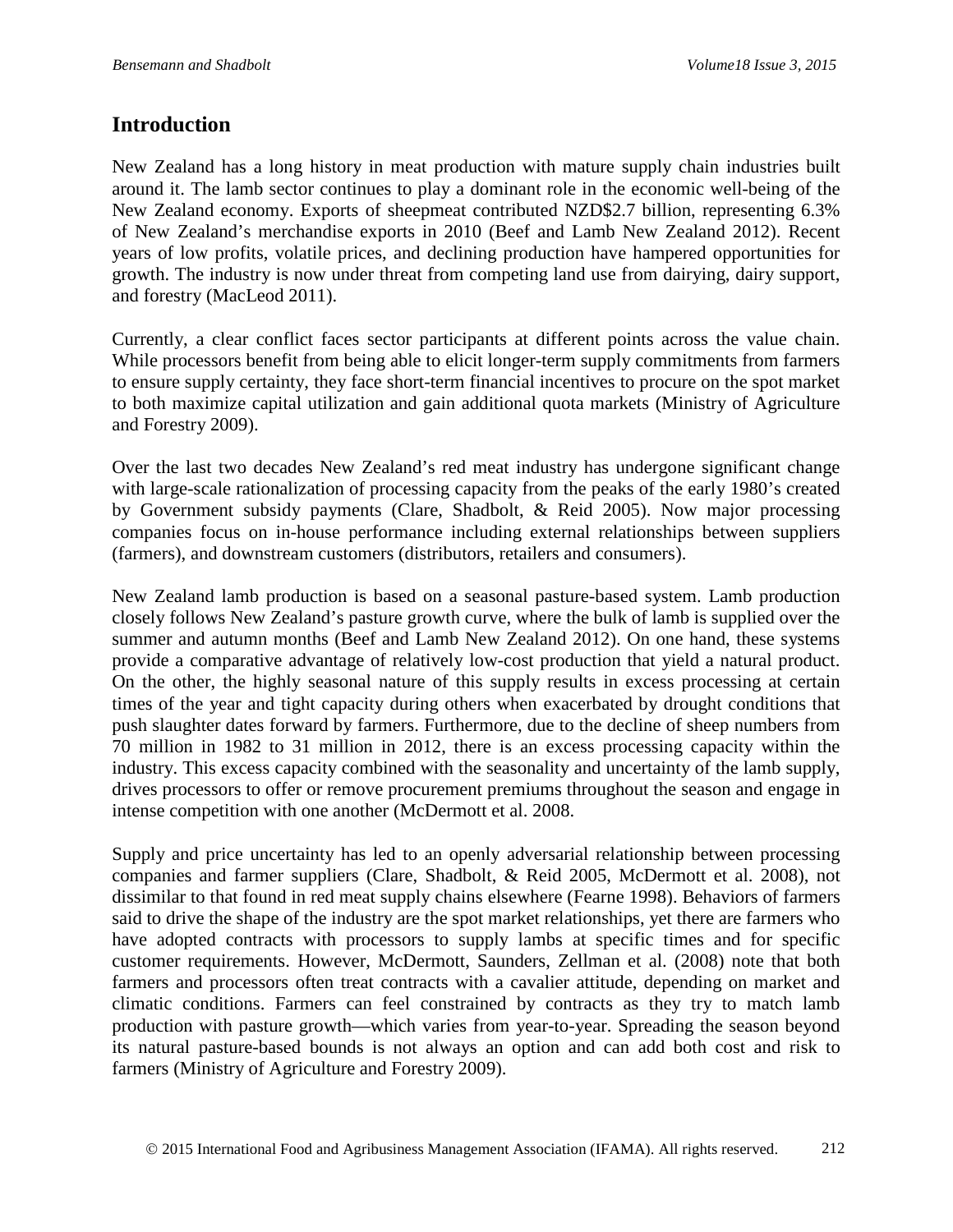Achieving higher levels of supply certainty is often cited as a key value driver for the sector (MacLeod 2011; McDermott 2012) and agribusiness in general (Matopoulos et al. 2007). With certainty of supply the sector's processors and marketers will be able to better manage key risks and volatility in the market through increased use of contracts. With a fixed price contract, exporters can use financial instruments to manage their exposure to currency fluctuations, thereby reducing their price volatility and that of their suppliers. Key benefits identified for the processor include certainty of supply (procurement), inventory management (not having to freeze excess lamb supply, therefore lowering its value), cost efficiency and asset utilization (removing the peaks of supply, therefore, having less excess capacity during the winter months), customer service improvements, marketing effectiveness and sales growth (Zanquetto-Filho, Fearne, & Pizzolato 2003, Matopoulos et al. 2007). Other advantages include plants becoming more capital intensive and the ability to enter into new markets that require year-round supply of chilled cuts (McDermott, Saunders, Zellman et al. 2008, MacLeod 2011). The advantages for producers is not frequently mentioned in the literature.

It is unlikely that the benefits will be the same for both parties (processor and producer), but they need to be strong for both. In addition, the drivers must be strong enough to provide each party with a realistic expectation of significant benefits through a strengthening of the relationship [\(Lambert, Emmelhainz, & Gardner](#page-23-0) 1996).

It is not fully understood why some producers commit supply through contracts and others do not. A clearer understanding of producers' selling behavior and the drivers behind such behavior is needed in New Zealand to effectively move towards a more comprehensive and sustainable procurement strategy for the industry. The objective of this research is to provide insights into why, and what influences individual farmers choices in selecting various selling channels within the lamb meat supply chain.

In order to best examine these selling decisions an initial review of literature on the marketing strategies of producers, their choice of selling channel, and the nature of their supply chain relationships was carried out. This, combined with a selection of interviews with lamb producers and industry experts, was used to formulate a survey of the marketing strategies of a targeted random sample of New Zealand lamb producers. Principal component analysis and regression partitioning modelling identified factors that explain both the variance between the sample producers overall and then of each marketing strategy. Key drivers of the different marketing strategies were examined and discussed to best determine the factors that most influence selling decisions and behavior amongst NZ lamb producers.

# **New Zealand Lamb Industry**

The efficiency of the New Zealand lamb industry is largely based on climatic conditions that allow for year-round pasture production. This enables the production of a low cost, natural product, providing the foundation of New Zealand's reputation as a global meat producer. However extensive free-range production also brings challenges with large variations due to climatic conditions between years.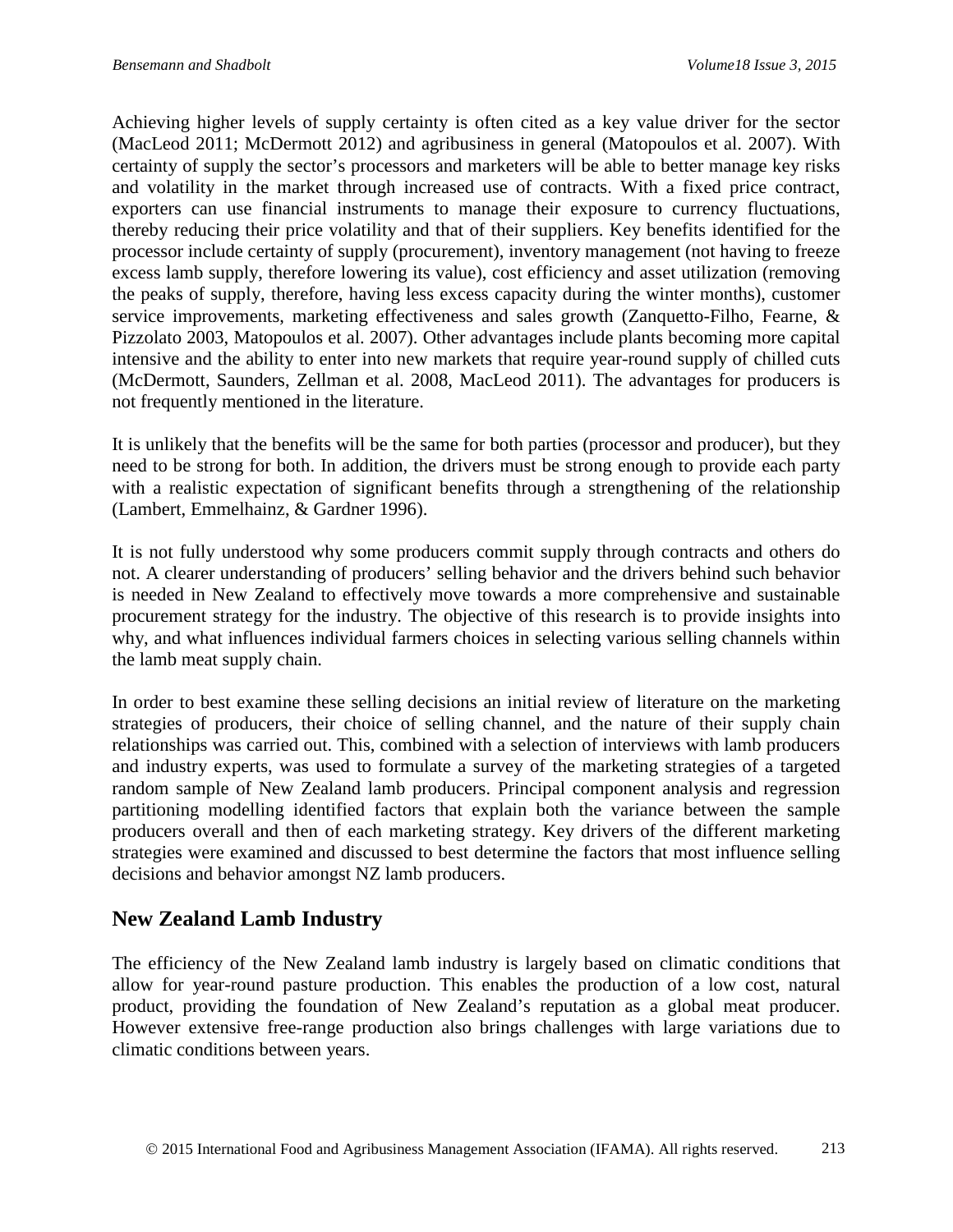Timing and spread of lamb supply varies by season and throughout the country depending on climatic conditions and pasture growth rates. The uncertainty surrounding the timing of lamb supply, and therefore prices, is a key predictor of the balance of power and economic fortune of producers and processors for the season. The entire lamb supply chain is at risk of disruption each year due to weather patterns.

Generally producers have at least two to three different marketing options in which to sell their finished lambs. This can include directly to a meat processing company or through an independent agent. Each company will have a range of procurement or supply options available to farmers which differ in the level of "contractual" risk and flexibility. This can include the determination of prices paid (fixed or spot market, per head or per kilogram weight); whether or not a producer must commit their lambs to the company; and any premiums available for meeting certain weights or supply of lamb target numbers.

In most cases, producers have an option to commit to a particular company by giving estimated numbers and dates of their predicted lamb supply in advance. This decision must normally be made at the start of the lambing season (August/September) and an agreement will be made with one company for the forecast number of lambs to be sold in that year. Although committed to one company, often the price received will be determined on the day as the "spot price". Farmers generally have the option to meet more stringent requirements such as monthly delivery of a pre-determined number of lambs to a specified weight range. In some cases, this will generate a fixed price and or a premium for the supply to meet these specifications.

Spot prices usually begin to decrease in early summer, November, when the pasture growth rates are at their peak and lambs are starting to be weaned for sale (Figure 1), and lift again as pasture growth rate and lamb supply dwindles in the winter. In some seasons the lift has been sooner (08/09 and 10/11) or not at all (11/12).



**Figure 1.** Seasonal New Zealand Lamb Schedule Prices (Polson 2012).

When growing conditions are favorable to producers (e.g. in 10/11), they often hold on to stock longer, reducing supply, resulting in companies paying premiums to source stock. (McDermott, Saunders, Zellman et al. 2008). Conflict arises as processors are seen to pay premiums to procure stock for plant utilization in the short term, whilst calling for long term commitment from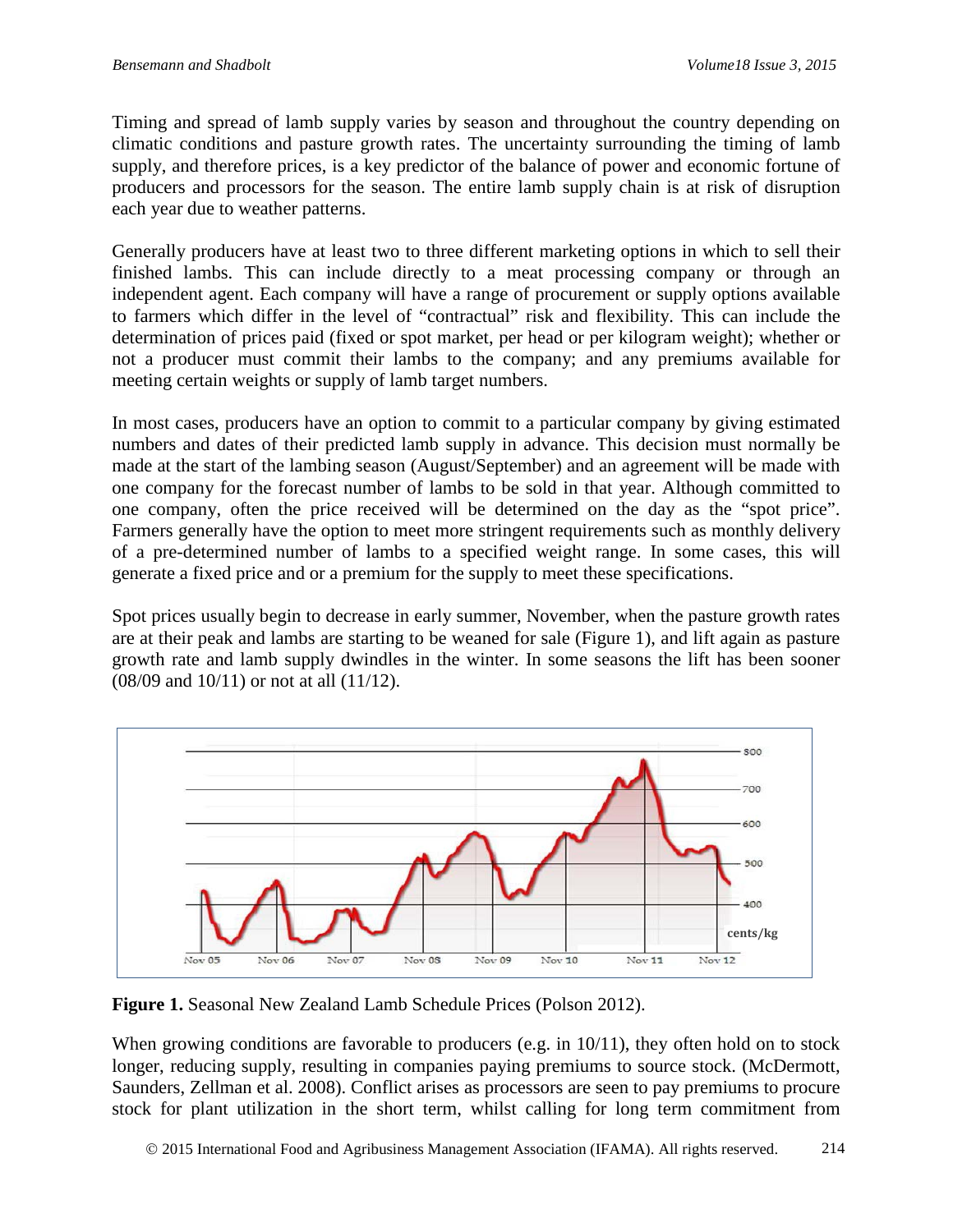producers (Ministry of Agriculture and Forestry 2009; MacLeod 2011). However in the case of a drought season the converse occurs; supply increases and prices decrease. Processing space can also be extremely limited and producers must rely on a good relationship with their company or agent to get access to available space.

The behavior of producers that "shop around" for the best price is seen to be detrimental to the industry. Closer collaboration through increased certainty of commitment, long-term relationships and contracts between producers and processors is deemed necessary to increase the competitiveness of the lamb supply chain (McDermott, Saunders, Sinclair et al. 2008, McDermott, Saunders, Zellman et al. 2008, Ministry of Agriculture and Forestry 2009, MacLeod 2011).

There are two similar schools of thought in the industry related to the need for increased collaboration and commitment amongst producers and processors.

- The need for greater plant efficiency achieved through committed supply arrangements between producers and processors. This would involve producers committing a large proportion of their stock to one company.
- Adding increased value along the supply chain by better meeting consumer requirements such as greater traceability and a link to the origin of their food products.

Both of the above suggest it is the producers' behavior that needs to change. Yet little research has evaluated why producers carry out the selling behavior that they do, what drives their behavior, and what is important to them when making selling decisions.

# **Literature Review**

A review of the literature on producers' marketing strategies, their choice of supply chain channel, and the nature of supply chain relationships was carried out to develop a framework to examine New Zealand lamb producers' selling decisions.

## *Producers' Marketing Strategies*

Food retailing is increasingly more customer responsive, more service focused, and more global in ownership. The input supply and product processing sectors are becoming more consolidated, more concentrated, and more integrated [\(Fearne](#page-21-0) 1998, [Boehlje](#page-20-0) 1999, [Hobbs & Young](#page-22-0) 2000). Vertical coordination refers to the means by which business arrangements move through the supply chain from production to consumption. It encompasses a continuum of possibilities from open market spot transactions at one extreme, through to full vertical integration at the other, and includes intermediate forms such as strategic alliances, joint ventures and contracting [\(Frank &](#page-22-1)  [Henderson](#page-22-1) 1992).

Several authors have identified a variety of hybrid coordination strategies between spot markets and vertical integration, such as contracts, and equity arrangements [\(Joskow](#page-23-1) 1987; [Osborn &](#page-24-0)  [Baughn](#page-24-0) 1990), to more informal strategies, such as, information sharing and joint planning (Palay 1984, Noordeweir, John, & Nevin 1990). The uniqueness and inter-connectedness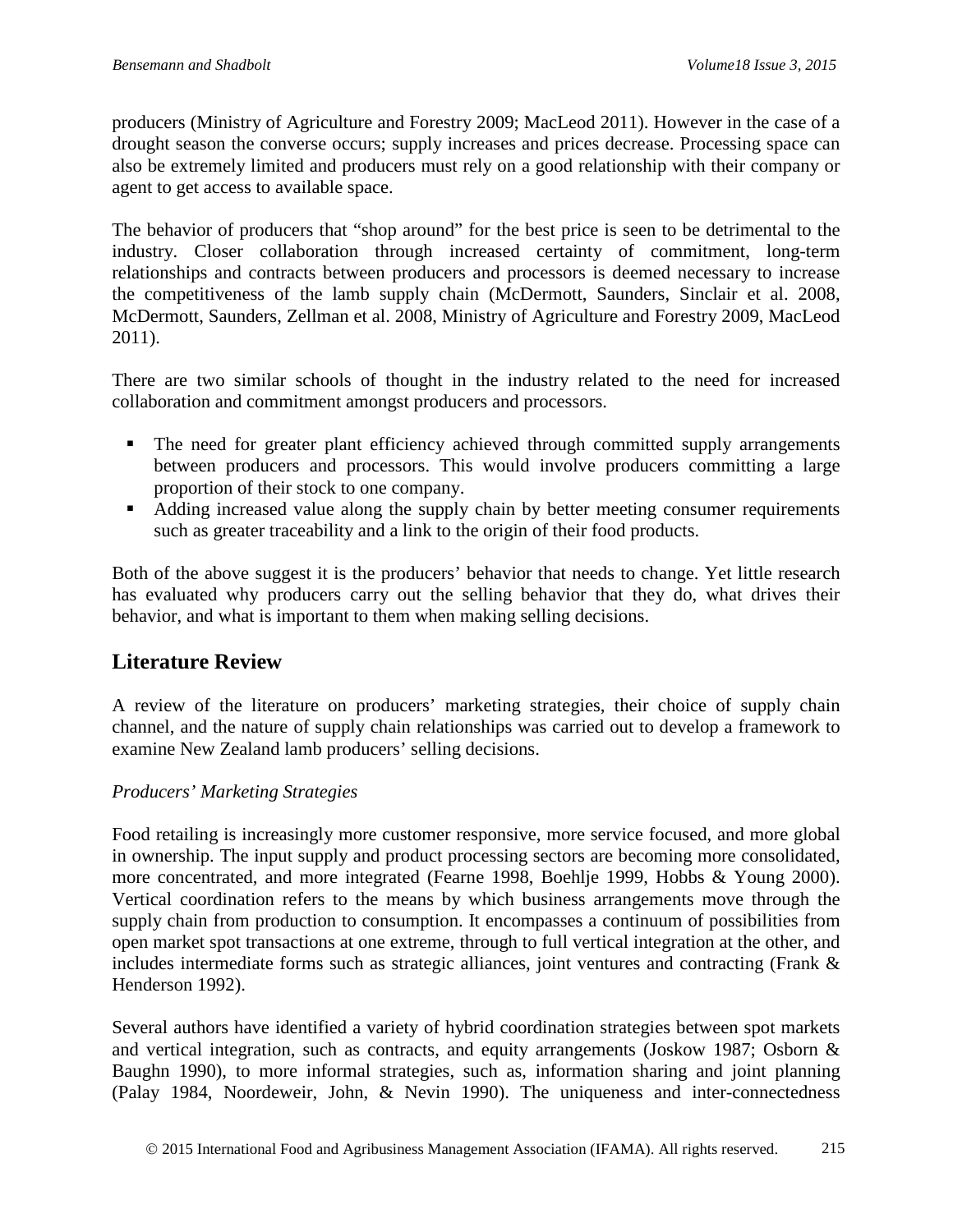between individual strategies and the continuum of vertical strategies are discussed by Peterson, Wysocki, and Harsh (2001), and Wysocki, Peterson and Harsh (2006). Figure 2 is a hypothesized continuum, with five major categories of vertical coordination strategies that have been identified, ranging from spot markets to vertical integration.



**Figure 2.** Strategic Options for Vertical Coordination **Source.** Peterson et al.(2001)

At the ends of the continuum, the characteristics of "invisible-hand" coordination and "managed" coordination are, respectively listed. At the spot market end participants follow their self-interest and pursue exchange relationships that are short term, opportunistic, limited as to information sharing, flexible, and preserving of their independence [\(Hobbs & Young 2000;](#page-22-0) Peterson et al. 2001, Matopoulos et al. 2007). At the other extreme, managed coordination is built upon the mutual interests of the exchange participants who pursue relationships that are long-term, benefit sharing, open as to information flow, stable, and supportive of interdependence (Peterson et al. 2001). As the continuum moves from left to right, coordination moves from being dominated by invisible-hand characteristics through a changing mix of invisible-hand/managed characteristics to coordination being dominated by managed characteristics.

In order to understand the concept of collaboration in the context of the agri-food industry there is a need to better analyze the sector by identifying its particularities and the changes that have occurred lately (Matopoulos et al. 2007). Global retailers are building partnerships and support close collaboration practices with many of their suppliers in an effort to achieve performance improvements across many business levels [\(Kaufman](#page-23-2) 1999). Also, consumers are more than ever interested in having healthy food and are characterized by higher levels of food safety concerns. This has increased public pressure for transparency, traceability and "due diligence" throughout the agri-food supply chain [\(Hughes](#page-22-2) 1994; [Boehlje & Hofing](#page-20-1) 1999; [Fearne, Hughes, & Duffy](#page-21-1)  [2004\)](#page-21-1).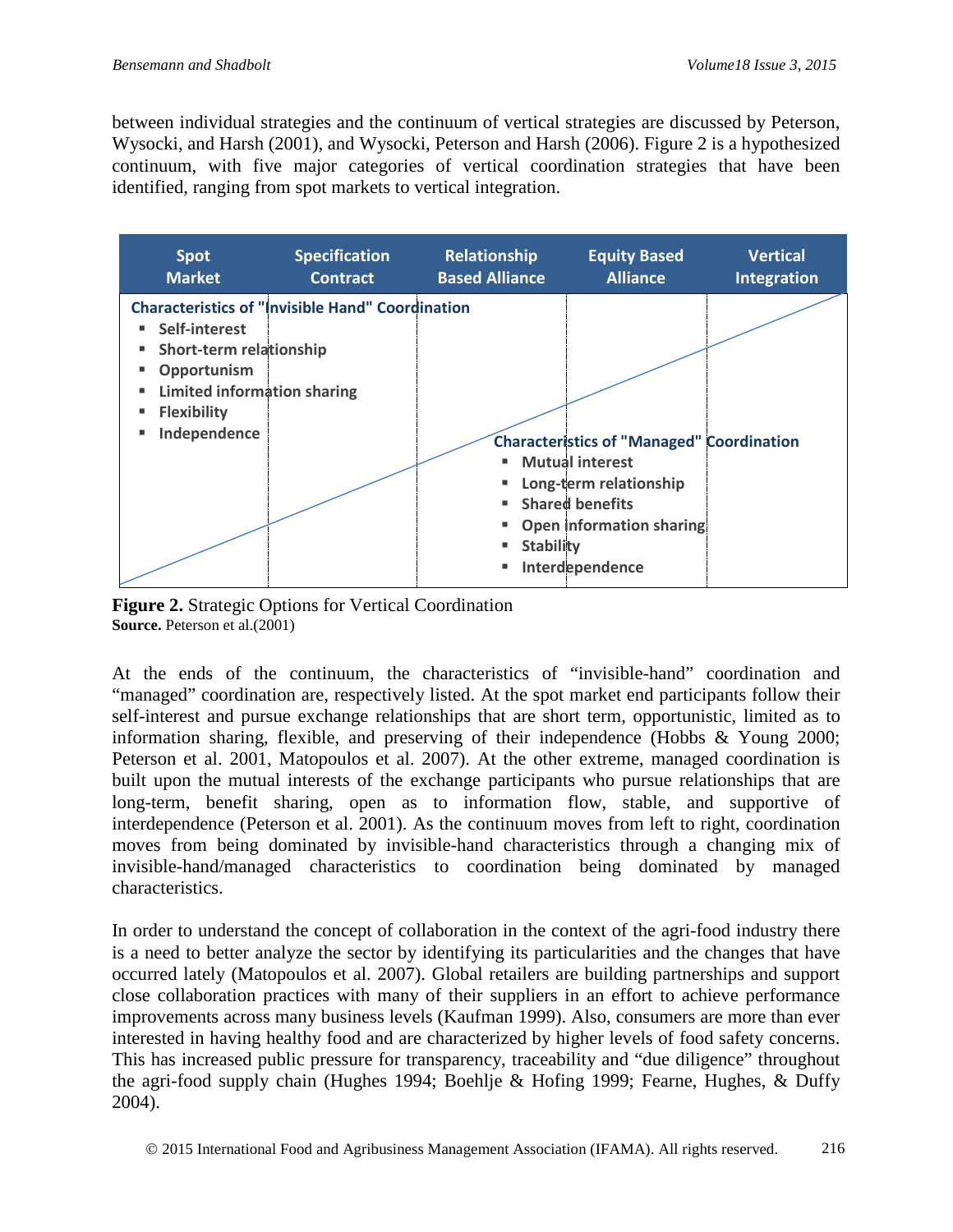Existing empirical studies clustering producers based on their business and marketing strategic orientation were reviewed. These types of studies emulate previous business management strategy theory that attempt to classify and identify firms that follow similar strategies. A gap in the literature was identified by McLeay, Martin, and Zwart (1996) in relation to describing the marketing activities of individual producers, they analyzed farm business marketing and strategic management processes and found that differences exist amongst groups of producers. Since then several other studies have analyzed producers' strategic orientation in several industries and locations (Davies et al. 1999; Poole 2000; Isengildina and Hudson 2001; Tsourgiannis, Eddison, and Warren 2008). The importance of marketing within a producer's strategy differs depending on the overall business strategy of the producer and their orientation towards production, the consumer and livestock market, risk, and flexibility.

### *Choice of Supply Chain Channel*

Given the existence of differences in marketing strategies, the next area of investigation was to explore in more detail the reasons behind the producers' choice of selling channel.

The transaction cost economics approach has traditionally been the most common method to determine the drivers of different types of transactional exchanges. Theory suggests that increased integration through contracts and more formal relationships will occur to safeguard investments and reduce uncertainty. The theory is driven by assumptions about the nature of human behavior and how this will impact exchanges between two parties. This is founded in static economic theory whereby the most efficient outcome which minimizes the costs of transaction will prevail. However from the empirical studies it would seem that the level of transaction costs is not sufficient in determining the extent of coordination in a dynamic supply chain (Boger 2001, Hobbs 1997, Ferto and Szabo 2002, Gong et al. 2006, Woldie and Nuppenau 2009).

The relationship between a producer's strategic orientation and choice of channel was explored (McLeay and Zwart 1998, Wachenheim, deHillerin, and Dumler 2001, Gillespie, Basarir, and Schupp 2004, Tsourgiannis et al.2008). These scholars identified that a producer is more or less likely to contract depending on their strategic orientation towards entrepreneurship and differentiation compared to the desire for stability, and how important the role of marketing is to the business. This introduces the idea that the choice of channel relates to the type of person rather than pure economic efficiency grounds. The studies illustrate that marketing strategies make up an important component of farm business strategies, and that producers carry out heterogeneous strategies (McLeay et al. 1996, Davies et al. 1999, Poole 2000; Isengildina and Hudson 2001; Tsourgiannis et al. 2008).

The concept of supply chain participants picking between channels based on the features of the 'solution' was explored through conjoint analysis by a number of scholars (Hobbs 1996, Stanford et al. 1999, McDermott, Lovatt, and Koslow 2004). In these studies producers (and processors) are asked to rate what they preferred and disliked about different marketing channel options. This implies that there are potentially many different reasons related to the actual features of the channel that result in a producer choosing a certain channel. Conjoint analysis enables an analysis of individual's decisions based on a bundle of attributes. This method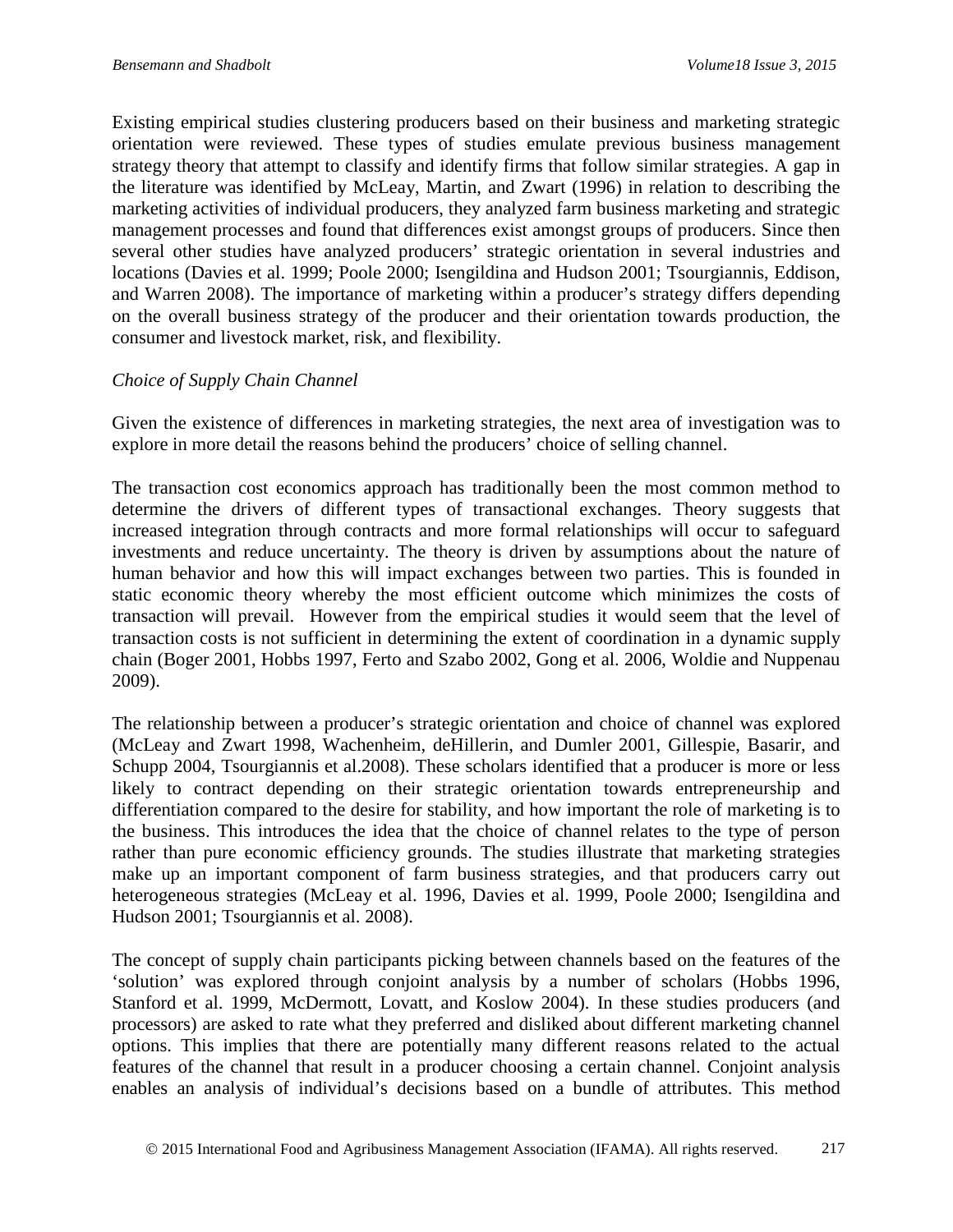expands on the theory of transaction costs in that producers make inherent trade-offs between channels based on the individual's perceptions of the costs of transaction. Individuals with different perceptions of transaction costs can then be grouped together and accounts for differences in personal characteristics such as age, location, and farm size. Therefore, this method combines elements of multinomial regression analysis of transaction cost economics and personal characteristics.

Conjoint analysis limits the number of variables that can be analyzed as well as the need to specify a limited number of variable levels. Results to date are rudimentary, they can only conclude the order that producers judged a limited number of variables and that they would generally prefer to choose the level that seemed to be obvious as preferential e.g. higher prices over lower prices and easier access over tighter access to processing space. This method limits the research insights to a study of a producer's decision between hypothetical situations at a static point in time. However this method adds value to the research beyond purely grouping producers based on personal characteristics and demographics.

A more dynamic method adopted by Fairweather (1999); among others (Darnhofer, Schneeberger, and Freyer 2005, Sahin 2006 and James; Klein and Sykuta 2011) is the application of innovation diffusion and complementarities theory to analyze a producer's uptake of more integrated supply channel options. This aligns with analyzing the attributes of a "solution", but takes a more holistic approach assessing which attributes encourage or dissuade a producer from adopting a more formal, contractual supply channel. Decisions trees can then be used to group producers by their behavior as well as the different motivators and constraints that compel behavior.

Overall, it appears from the literature that some producers prefer a certain supply channel because it makes selling decisions such as fixed price, increased flexibility, or low requirements, easier. Other producers seem to need a channel to be more beneficial for them to join such as higher than average prices or lower costs, or increased information. This difference seems to relate to the producers ability to deal with uncertainty. A producer's selling decision is dynamic and complex with many factors of possible consideration.

### *Supply Chain Relationships*

The quality of supply chain relationships plays an important part in all business transactions and will be affected by several factors that can include wider macro factors, sector specific and personal factors. Various scholars concluded that the status of relationships is merely a consequence of the type of exchange transaction along a continuum of levels of integration between supply chain participants (Williamson 1998, Ferto and Szabo 2002, Young and Hobbs 2002; Peterson et al. 2001, Wysocki et al. 2006, Schulze and Spiller 2006; and Fischer et al. 2008). These scholars suggest that high quality, long-term, collaborative relationships increase the more integrated the supply chain transaction. Spot market transactions are considered to have a low level of relationship quality due to the arm's length, adversarial nature of the transaction. Other scholars view the transaction between producers and processors as similar to other business-to-business relationships, whereby industry and environment specific factors will influence the benefits, risks, enablers and barriers to increased integration (Zanquetto-Filho et al.,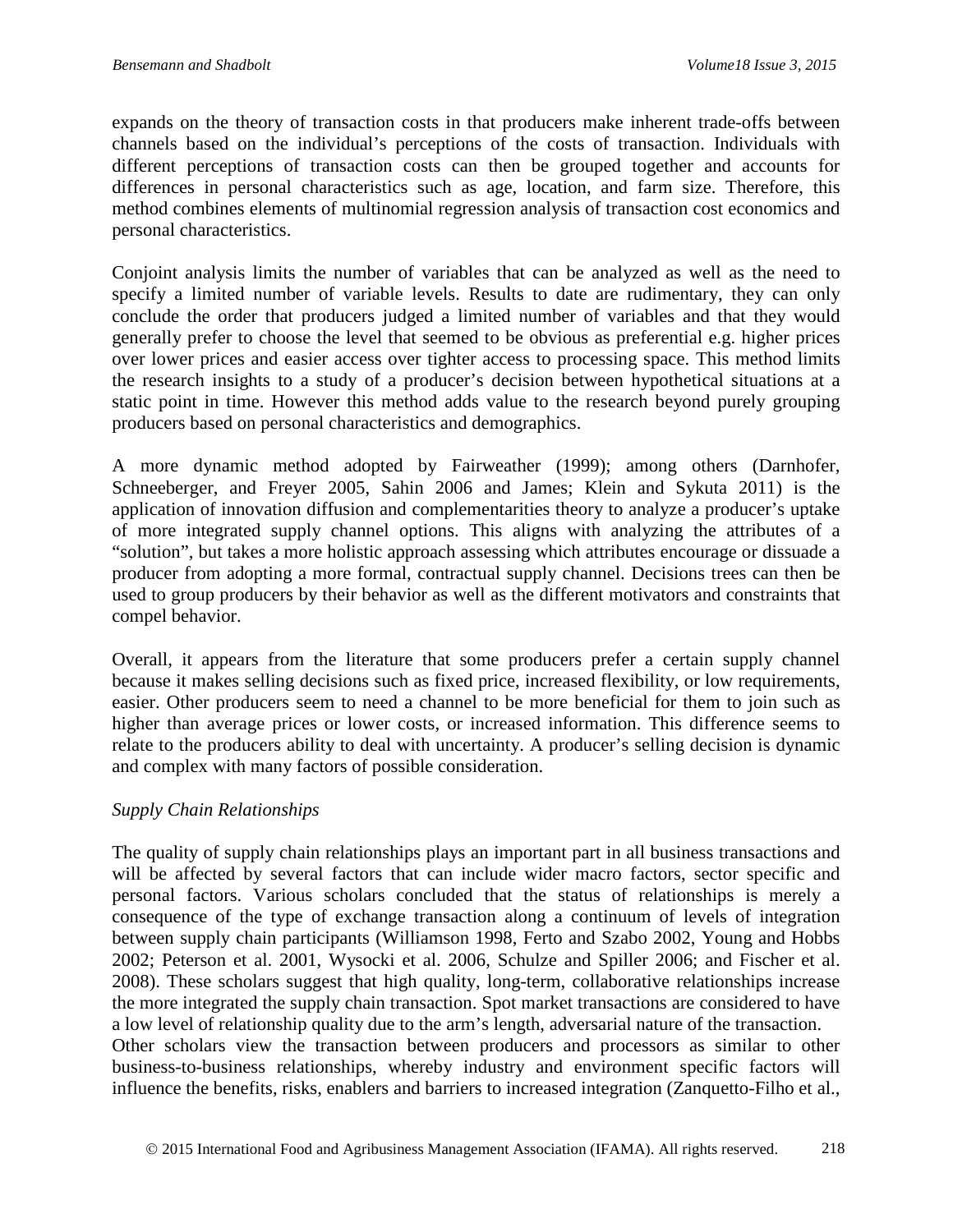2003, Ivens 2004, Gray, Boehlje, and Preckel 2006; and Matopoulos et al. 2007). Collaboration is driven by the recognition by both parties that collaboration makes sound business sense such as reducing costs or attempting to increase value. Only Matopoulos et al. (2007) highlighted that there were also risks involved in increased collaboration.

Further studies have examined the factors of quality of relationships rather than factors influenced, or those influenced by the nature of transactions and integration levels (Ivens 2004, Clare, Shadbolt, & Reid 2005, Theuvsen and Franz 2007, Fischer et al. 2008; and Schulze and Schlecht 2009). These studies attempt to empirically measure the quality of different relationships and factors that have played the largest role in relationship quality (Schulze and Schlecht 2009; Ivens 2004). The importance of dyadic variables such as trust and commitment on relationship quality led to investigating the antecedents for these factors (Kwon and Suh 2004, Schulze and Spiller 2006, Fischer et al. 2007). Relationships are important in supply chain transactions, yet how these relationships impact producers' marketing strategy or channel choices does not seem well defined.

### *Summary*

From the literature it was concluded that producers differ in:

- − strategic orientation based on attitudes towards the importance of marketing as a function of their business, and the degree of stability versus flexibility they desire.
- − human characteristics as they impact how producers' perceive features of different available marketing channel options including the perceived costs of transaction.
- − relationships and collaboration that can play a role in reducing transaction costs.
- − perceptions of the different transaction costs for each option. These perceptions may be influenced by the individuals own ability and resources, including their own human characteristics being their desire for opportunistic behavior, their ability to search for and process information, and their differing levels of bounded rationality.

These factors may have just as large an impact on the choice of channel as the transactional characteristics of uncertainty, asset specific investments and frequency, yet this has not been explicitly explored in the literature. In addition there is little analysis combining a wide range of factors in decision making such as strategic orientation, producer attitudes, demographics and relationship variables.

In the New Zealand lamb industry context there are no stark differences in the transaction characteristics between marketing solutions. Transaction costs are said to be impacted by transaction characteristics of uncertainty, frequency of transaction and level of asset specific investments made. Price uncertainty can be reduced by entering into fixed price contracts; however this creates price risk from upward movements in the schedule. Processing space uncertainty is reduced under committed supply arrangements. Frequency of transactions should remain the same regardless of supply option, as generally lambs will be sent off the farm at regular intervals in line with available pasture and lamb growth rates. While some asset specific investments may be made for some supply options, there is generally little restriction between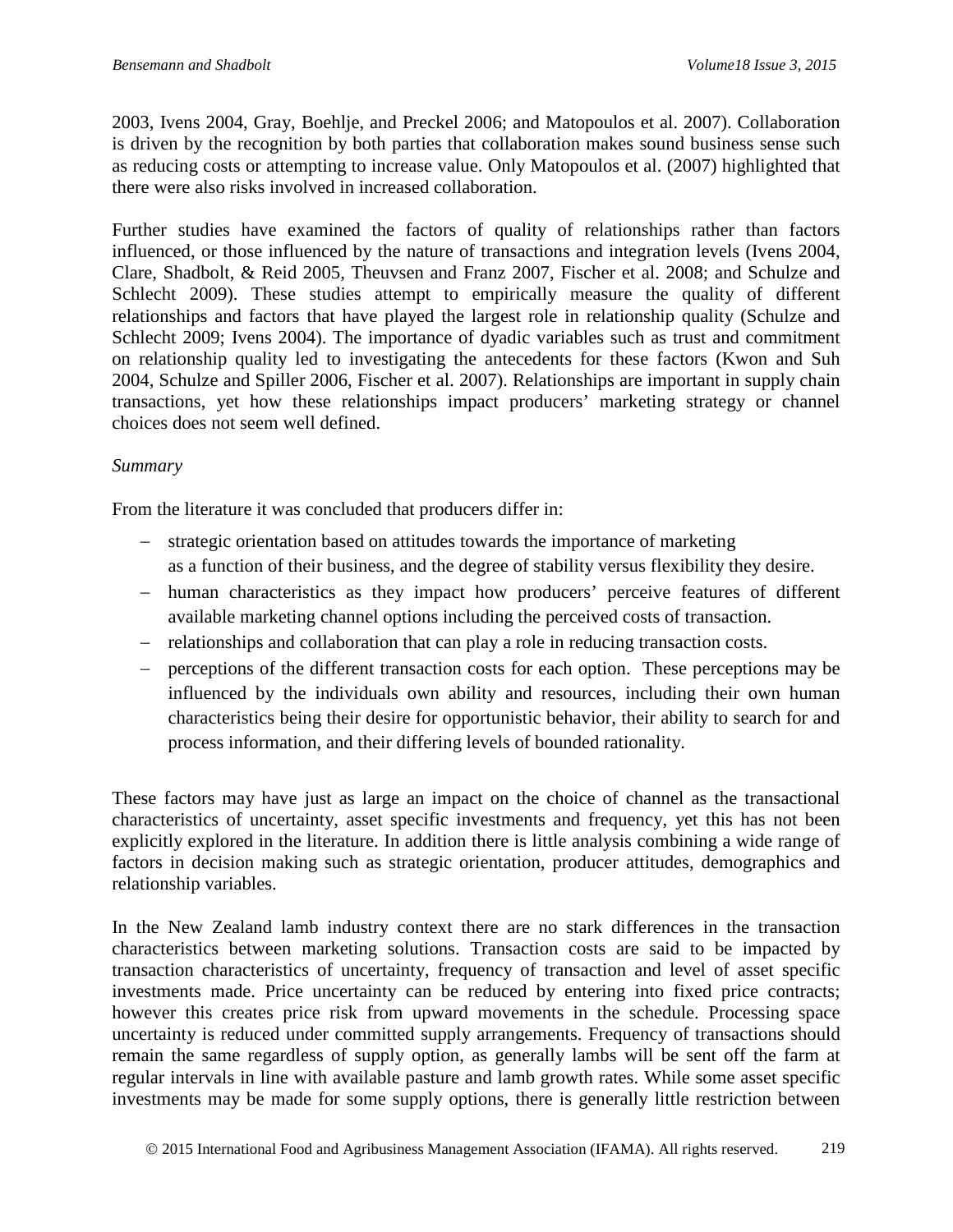entering and exiting committed supply options. This illustrates that there is likely to be different reasons for supply channel options.

# **Method**

The literature review, initial interviews with producers and industry experts and pilot survey testing, determined the following topics to be included in the survey:

- 1) Producers' decision-making process and selling behavior.
- 2) Producers focus on market, production, flexibility, stability and cost orientation.
- 3) Producers values in relation to certain supply plan and company specific factors.
- 4) Factors that may cause producers to change between companies or between supply plans.
- 5) The quality of producers' relationships with their buying agent or meat company.
- 6) Farm and producer characteristics.

A range of variables including the producer's strategic orientation, values, relationships, and demographics formed the basis of the survey designed to investigate the characteristics of the producers carrying out different marketing strategies and the level of importance placed on different variables when making selling decisions.

A survey allows the investigation of the importance of the particular variable and the development of generalizable relationships between variables (Philliber, Schwab, and Sloss 1980). Interviews with 14 lamb producers throughout New Zealand were used to test the main concepts developed from the literature. Procurement managers for eight different meat companies were interviewed to discuss the different supply plan options available to producers, and to identify any differences in requirements or benefits to producers from selling to each company. The survey was tested for questionnaire design and ease of completion with seven producers. The initial design was adjusted based on feedback from producers.

A purposive random sampling procedure was used. Differences in selling decisions may be influenced by the number of selling options available and agro-climatic conditions. To limit the impact of these factors on the results, the two regions of New Zealand, the East Coast of the North Island and Otago-Southland in the South Island, were targeted for the study sample. Both regions have several different meat processing companies operating to which producers could choose to sell their lambs. The sampled regions represent several different land use classes within New Zealand from extensive high country farms in the South Island, to steep hill country, and more intensive finishing country. Surveys were sent either electronically or by post. From the sampled 2,621 producers, 883 (34%) responses were received, with 734 usable responses (28%) analyzed. Due to the high response rate, no further surveys were sent out and so there is no analysis of non-response bias.

Principal component analysis (PCA) was carried out on survey sections relating to strategic orientation, selling behavior, values, and relationship status to determine the main factors that differentiate producers. This grouped a range of questions in the survey into key variables which were then used to define key differences between producers based on their overall weighted scores of answers to each group of questions. Data was collected through Likert Scales ranging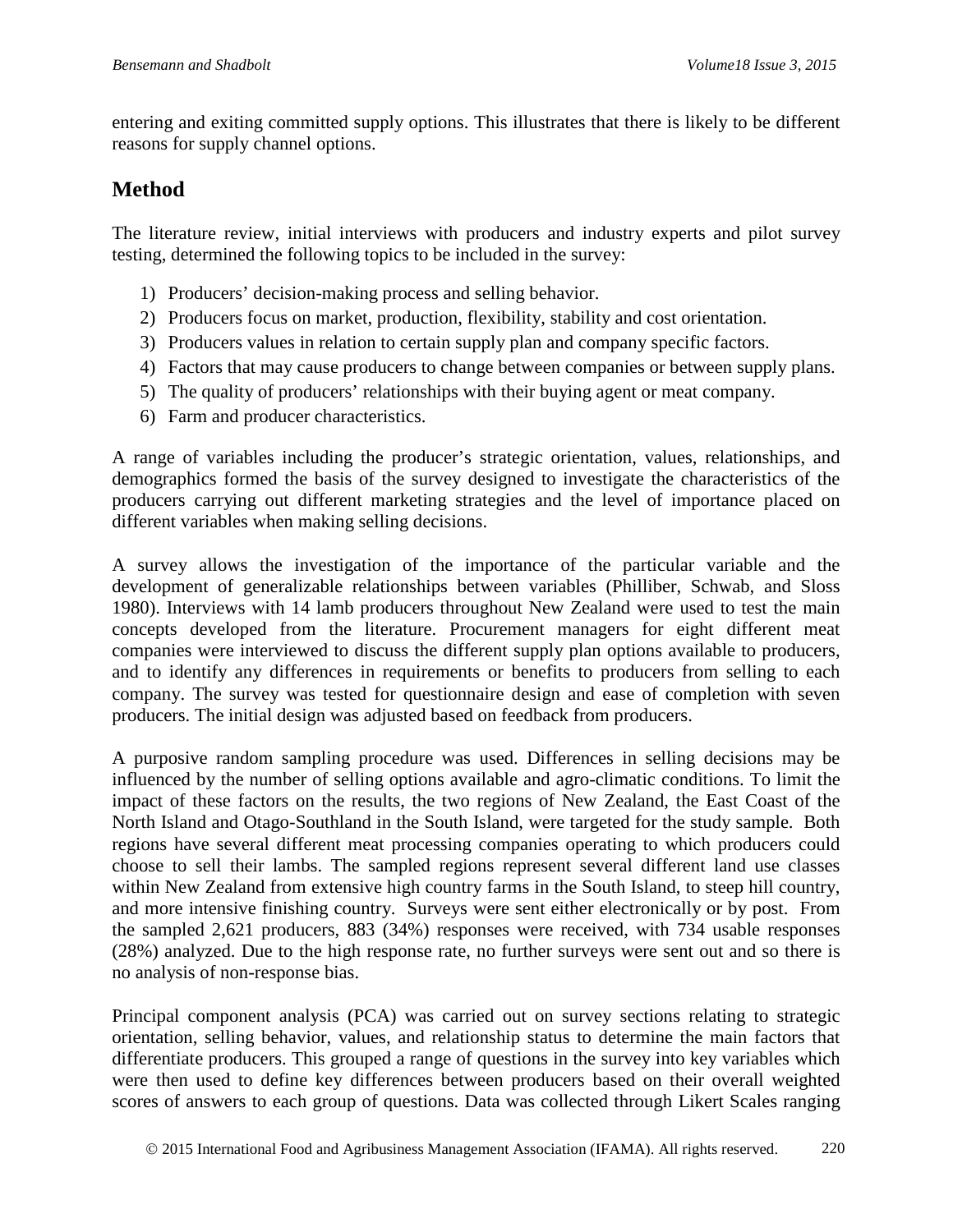from 1 (Strongly Disagree; or No extent) to 5 (Strongly agree; or High Extent). The principal component scores were obtained for each individual by multiplying the weightings and standardized original scores. To allow analysis with missing data, multiple imputations using the nearest neighbor method was carried out.

PCA was carried out to investigate which types of constructs could explain the most variance in the data. PCA was used rather than factor analysis, as factor analysis only improves the interpretability of the loadings by removing variables with low loadings. The final principal components that demonstrated the largest difference between producers were combined with demographic variables in logistic regression partition models to demonstrate the factors of greatest variance between producers carrying out different marketing strategies.

These different marketing strategies were the dependent variables used for the analysis. They were based on level of vertical coordination. For the case of the New Zealand sheepmeat industry, five marketing strategies were defined as illustrated in Figure 3.



**Figure 3.** Marketing Strategies: The Dependent Variables

Strategies are categorized firstly based on how often the producer has committed their lambs to one company in the last five years. Secondly the producers are split based on the level of buy in they have to the initial split. Those that always commit are split into high or low committers based on the specifications of their commitment arrangement. High Committers are subject to greater specifications in delivery and price by meeting monthly or weekly delivery of specified lamb numbers, aiming for targeted weight and fat grades, have breeding or feeding requirements, or delivering under a contracted fixed price. Low committers are subject to less stringent specifications, but still provide an annual commitment of lambs to one company, and meet weight targets. These producers are seen as having a low level of buy in to a committed program.

Sometimes Committers have committed once or twice in the last five years, and are either new to committing, or have tried to commit but then for some reason have stopped. These producers were found to be more likely to commit to a fixed price contract arrangement than those that always commit.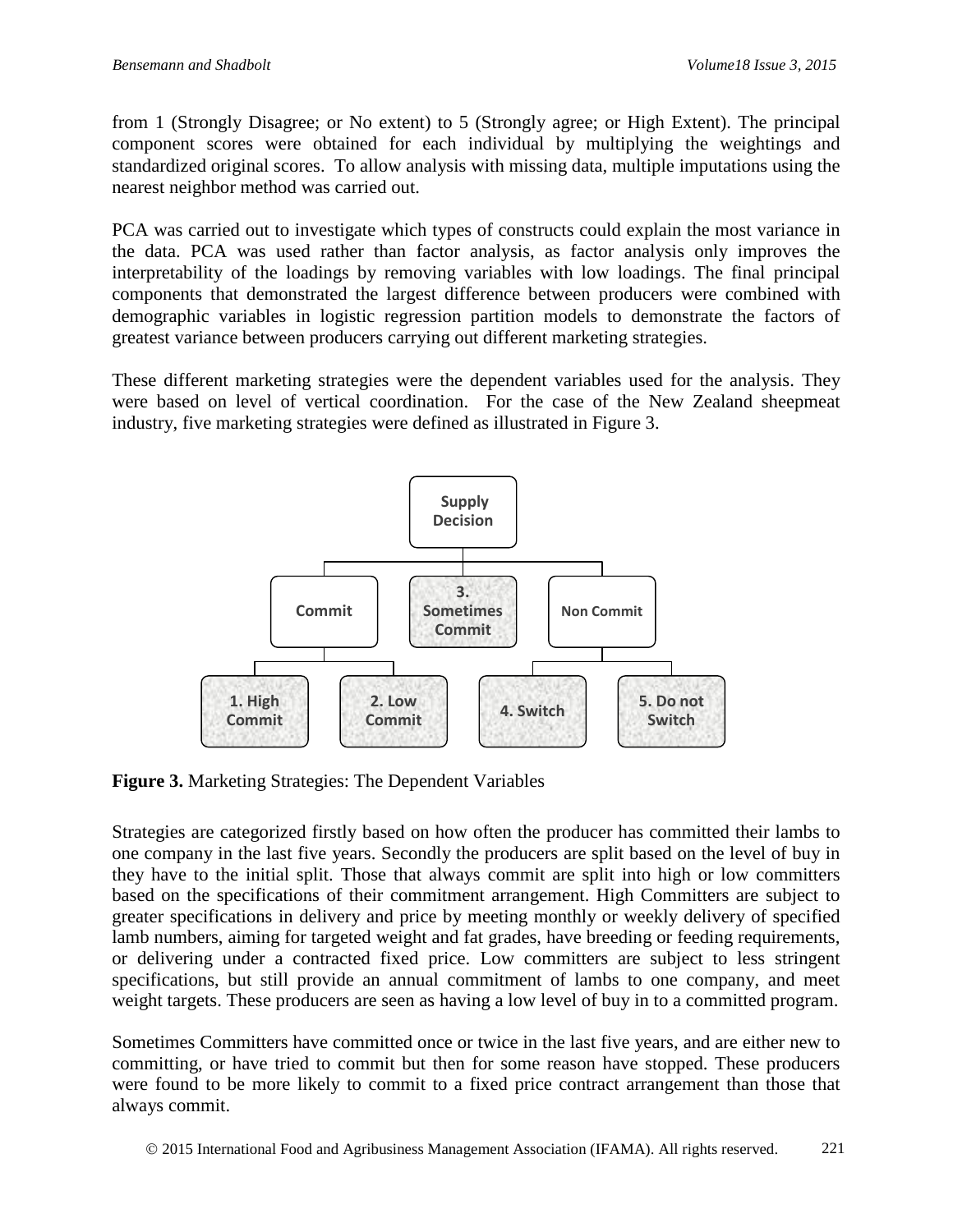Producers that have not committed in the last five years were split into those producers that have switched companies and those that have not switched companies in the last five years. Those that switch were considered to be more active in searching out the highest price on the day, or are active in their consideration of which meat company to sell too. This implies that Switchers carry out a certain amount of searching for information and evaluation of alternative companies and selling options. This can either be carried out by the producer, or they may use a third party agent. This implies a high level of buy in to the Non Commit option. Non Switchers are considered more complacent in their selling decisions, as while they have not actively looked to switch companies in the last five years, they are not compelled to commit to their current company. This option has a very low level of searching and evaluation and represents a low level of buy in to the Non Commit option.

The package Recursive partitioning and regression trees (Rpart), from R was used to model the data. Rpart uses recursive partitioning to create a decision tree which firstly classified a producer as a Committer or Non Committer. All principal components and demographic variables were initially included as independent variables in each model and the package Rpart selected the significant variables in terms of binary classification. Once analysis had been done to compare producers that do and do not commit, a similar process was carried out to compare producers within each group based on whether they had a high or low level of buy in to the channel. Refer to Appendix C to for a full list of independent variables used in the analysis.

Regression partitioning with a binary response allows the creation of groups based on the variables that are most important in defining the groups, rather than using all available variables as is the case in traditional hierarchical clustering techniques. Regression partitioning allows the interpretation of different groups based on the most important variables, rather than clustering on certain variables and then having to interpret the clusters through a second regression analysis of variables of difference. The models were created using Rpart programming and allocated producers to an end node based on the greatest differentiation between producers at each point of the regression-based partitioning trees. The models split producers based on the factors that cause the most differentiation between producers of each binary group at each branch for each model. Producers continue to be split until they cannot be significantly differentiated based on the producers' constructs scores or until they reach the limit of final node numbers. The partitioning was based on a specified minimum split size of 60 and end node size of 30 for model one, and 40 and 20 for models two and three.

In the commentary for each model, producers are partitioned based on whether they have a 'high' or 'low' (and in some cases a 'medium') score for the components. These terms have not been defined based on the level of the score, but are rather used for simplicity when describing one group of producers that have been partitioned to one side of a tree-branch relative to the other. Due to the standardization of the PCA scores, each component will have an average score of around zero, with half of the producers having positive scores, and half having negative scores. So while the value that partitions producers may be higher or lower than the average (at zero), producers with scores greater than the value of the partition are deemed to have 'high' scores and those that have scores less than the drafting value are deemed to have 'low' scores.

Generalization of the research may be limited by several factors. Overall this study was of an exploratory nature rather than a strict test of pre-specified relationships between variables. Little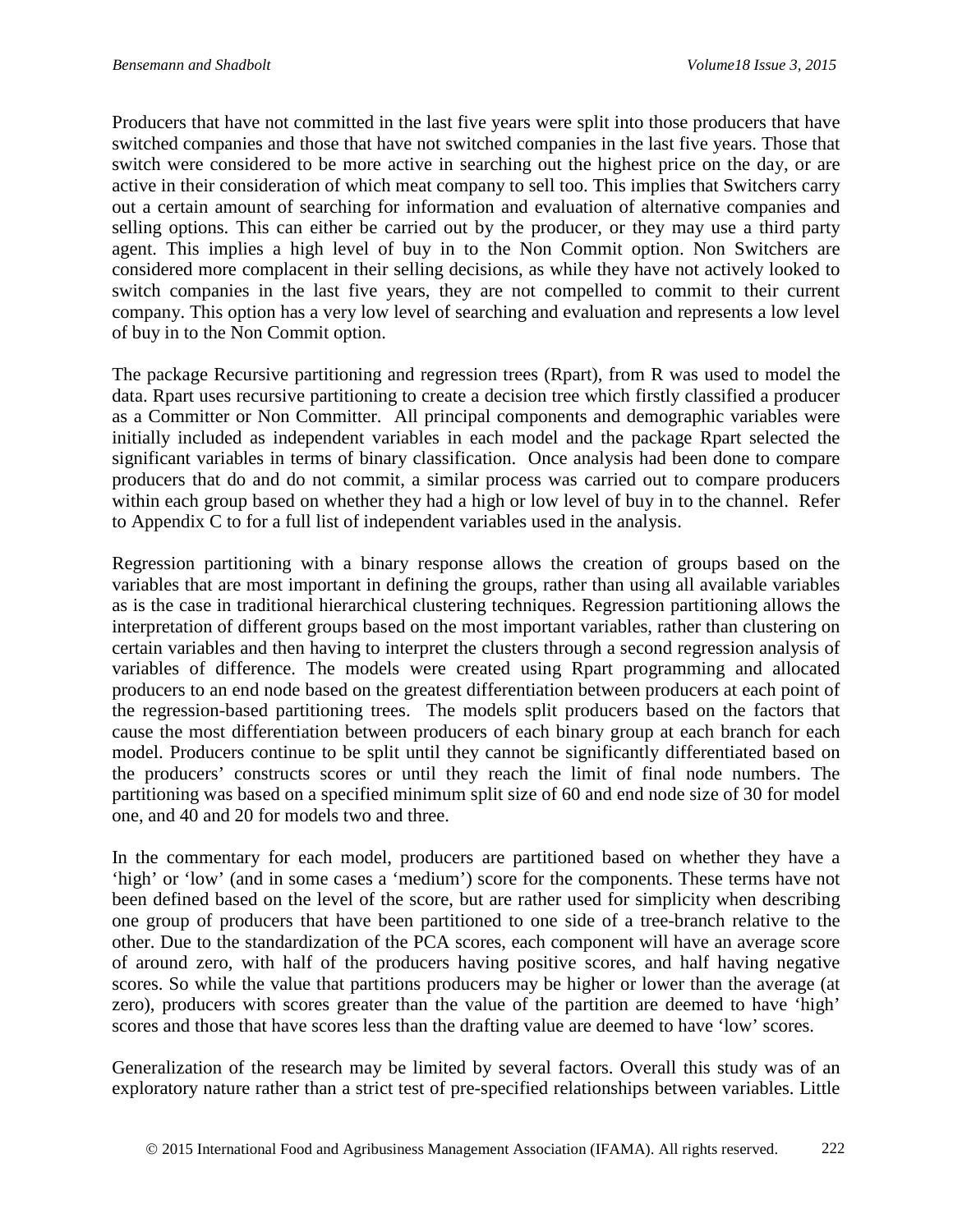research has previously examined the selling decisions of New Zealand lamb producers and the literature identified a wide range of factors that could impact selling decisions.

There may be an over representation of producers that are more interested in selling decisions for their lambs as these producers would seem to be more likely to reply to a survey on this topic. The survey was conducted in a season of higher lamb prices following a period of several consecutive years of declining producer profitability. If this survey was conducted in the period of declining profitability results may differ. Producers were asked to describe their behavior over the last five years in an attempt to counter this issue. Exploratory factor analysis was used in this research and the constructs developed may need testing in future research to be further validated.

# **Results**

### *Description of Sample*

From the 734 responses used in all the analysis, 330 (45%) committed their lambs to one company over the previous five years (Committers). These were made up of 18% (Figure 4) that committed (40% of the committers) had a high level of buy-in to the channel either through a fixed price contract or meeting tighter delivery specifications such as weekly or monthly delivery and weight and fat specifications (High Commit). A small number of these producers also adhered to breeding and feeding specifications. The other 27% (60% of the committers) that committed delivered an annual commitment without the tighter specifications (Low Commit). There were also 125 (17%) that had committed once or twice (Sometimes Committers). Of the 279 (38%) that never had (Non-Committers), this was further divided equally into the 19% that had switched the company they sell to more than once (Switchers), and 19% that had not changed companies over the last five years (Non Switchers). The resultant breakdown into the five marketing strategies is shown in Figure 4.



**Figure 4.** Marketing Strategies by Proportion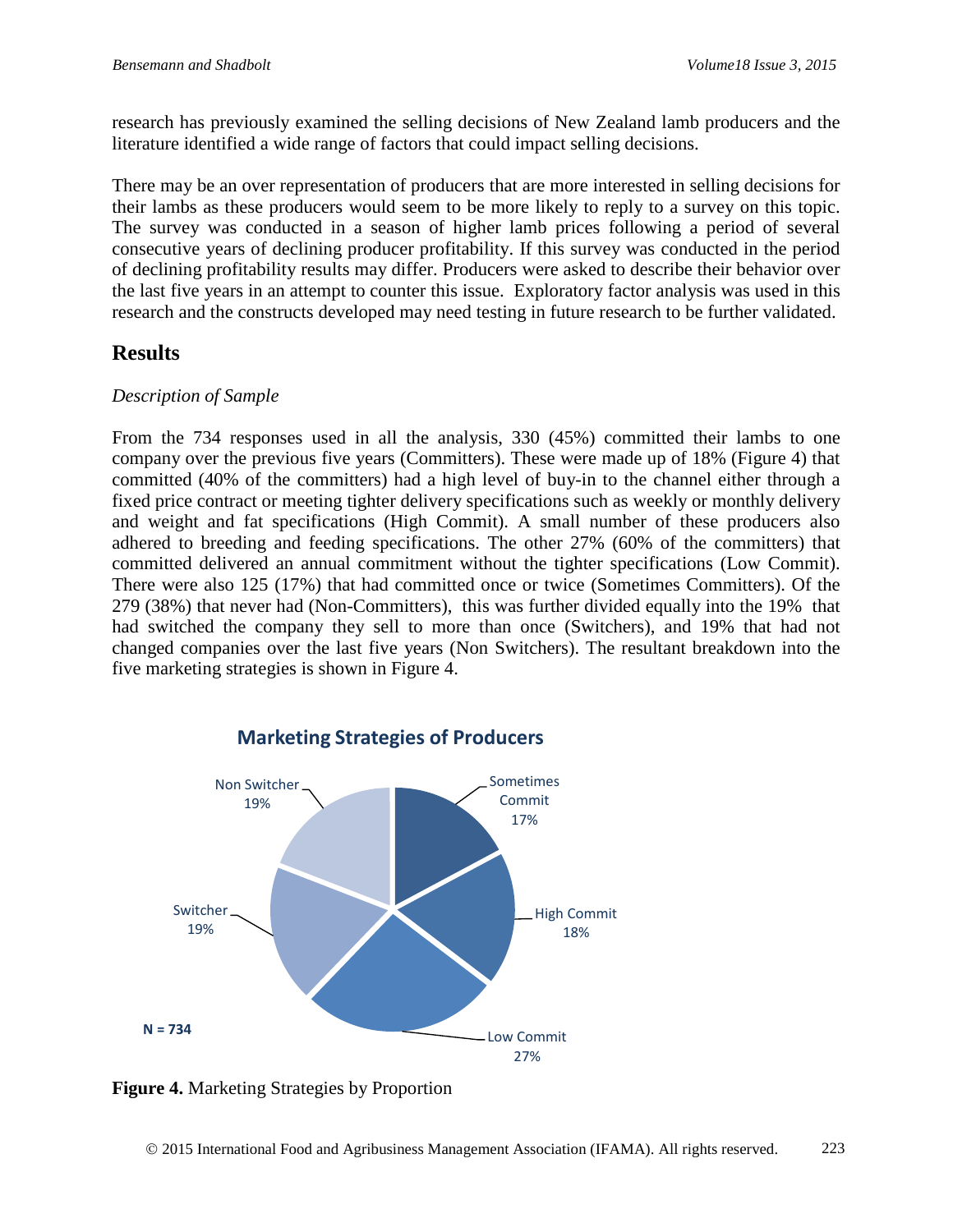Overall respondents were evenly split between the two regions; however there were differences in locations based on the selling behavior of producers. For example, of those producers who are in the low commit group 80% were in the Otago/Southland regions, 20% in the East Coast. Conversely those who do not commit and actively switched, 76% were in the East Coast and 24% in Otago/Southland. Respondents were asked who they considered their main relationship when selling lambs; a third party agent, the meat company, or a meat company representative. While there was a relatively even split overall between the three types, some groups of producers were much more likely to use a certain type of relationship. The low commit group is unlikely (9%) to use an agent to sell through whilst the switchers would (55%), and the high commit group are more likely (59%) to relate directly with the meat company

| $\sim$ 0.000 1000 1000 1000 1000 10000 100000 100000 100000 10000 10000 10000 10000 10000 10000 10000 10000 10000 10000 10000 10000 10000 10000 10000 10000 10000 10000 10000 10000 10000 10000 10000 10000 10000 10000 10000 1 |                         |                 |                          |                     |             |
|---------------------------------------------------------------------------------------------------------------------------------------------------------------------------------------------------------------------------------|-------------------------|-----------------|--------------------------|---------------------|-------------|
|                                                                                                                                                                                                                                 | <b>Location of Farm</b> |                 | <b>Main Relationship</b> |                     |             |
| <b>Marketing Strategy</b>                                                                                                                                                                                                       | East Coast              | Otago-Southland | Agent                    | <b>Meat Company</b> | Company Rep |
| <b>High Commit</b>                                                                                                                                                                                                              | 42%                     | 58%             | 14%                      | 59%                 | 27%         |
| Low Commit                                                                                                                                                                                                                      | 20%                     | 80%             | 9%                       | 50%                 | 41%         |
| Sometimes Commit                                                                                                                                                                                                                | 58%                     | 42%             | 34%                      | 26%                 | 40%         |
| Switcher                                                                                                                                                                                                                        | 76%                     | 24%             | 53%                      | 16%                 | 31%         |
| Non Switcher                                                                                                                                                                                                                    | 58%                     | 42%             | 27%                      | 39%                 | 35%         |
| <b>Total</b>                                                                                                                                                                                                                    | 48%                     | 52%             | 26%                      | 39%                 | 35%         |

### *Principal Component Analysis (PCA)*

Producer responses were examined for variance under four groups - strategic orientation, selling behavior, values and overall relationship status. These four groups were selected based on the literature and the hypotheses generated from initial discussions with producers. The PCA creates a loading for each variable from which differences between producers can be determined. These differences form the basis of the components described in Table 2 and the percentage of variance in producer scores explained by component by group. Further details on the PCA as well as the survey questions that make up the different components for each group are provided in Appendix A.

**Table 2.** Principal Component Analysis (percentage of variance in producer scores explained by component by group

| <b>Components</b> | <b>Strategic Orientation</b> | <b>Selling Behavior</b> | Values                  | <b>Relationship Status</b> |
|-------------------|------------------------------|-------------------------|-------------------------|----------------------------|
| One               | Market Focus (18%)           | Active $(24%)$          | Conscientiousness (20%) | Trusting $(36%)$           |
| Two               | Trader (9%)                  | Influencer $(20\%)$     | Convenience (16%)       | Adversarial (12%)          |
| <b>Three</b>      |                              |                         | Autonomy $(11\%)$       |                            |

## *Strategic Orientation*

Principal component analysis demonstrated that overall producers are quite similar in their strategic orientation towards production and cost factors as no large variance in responses were received. However producers did differ in their orientation towards the consumer market (Market Focus), and whether or not they like the risk that comes from trading (Trader). This indicates that while production activities are generally important for all producers, it is the extent that producers consider the importance of marketing and trading that differentiates them the most.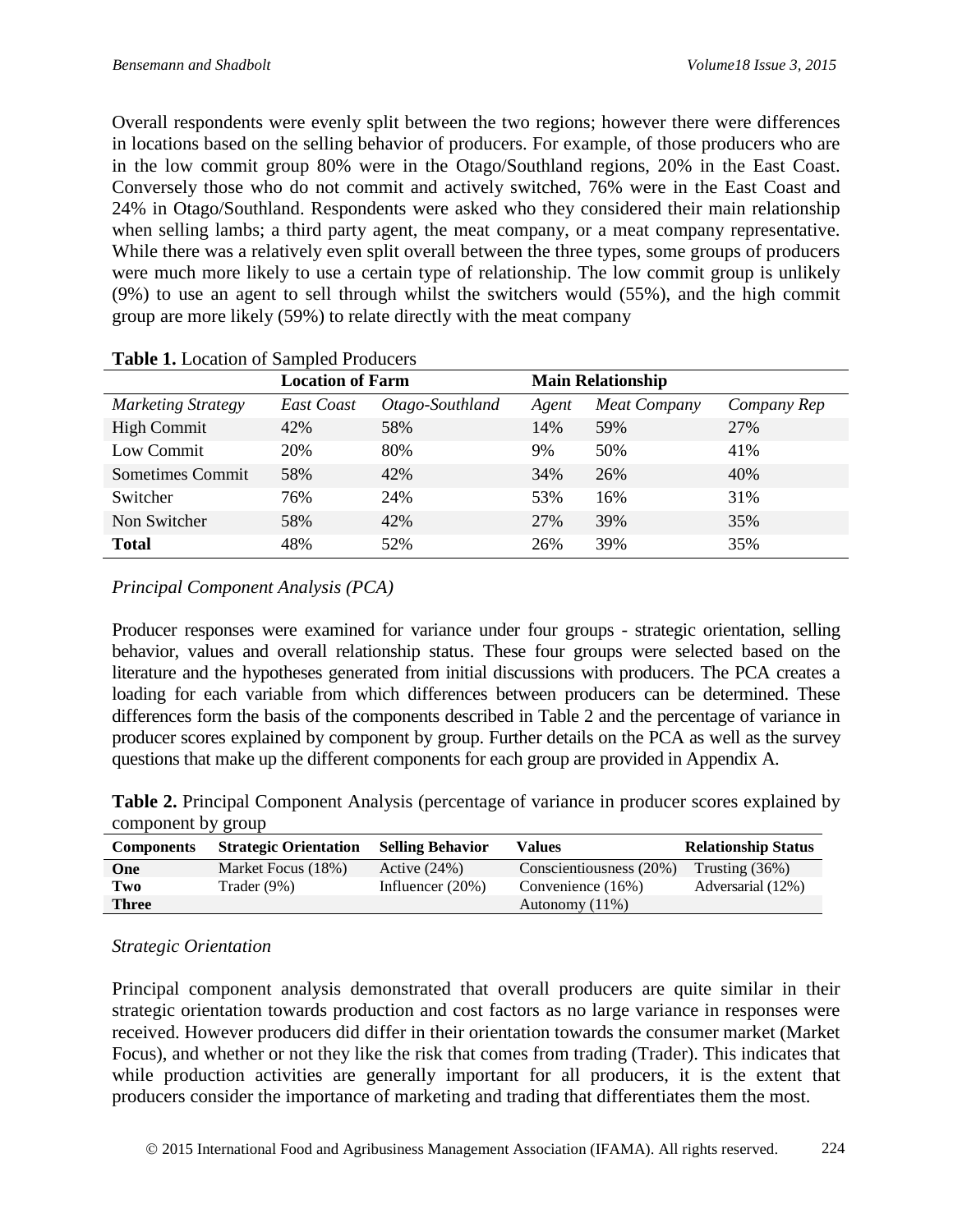### *Selling Behavior*

Two components are found to explain the most significant amount of variance in responses for the selling behavior group. The first relates to how active a producer is in supporting and recommending their preferred meat processing company (Active). The second component measures how the producer perceives their level of bargaining power, leadership, and openness to new marketing plans (Influencer).

#### *Values*

Three components are found to explain the most significant amount of variance in responses for the values group. The first explains the majority of the variance and measured how conscientious (Conscientious) a producer is in relation to how much thought and effort goes in to making marketing decisions for their lamb, and how much the producer tries to produce lambs to preferred specifications. Producers with high Conscientiousness scores are much more likely to be willing to make changes to their business to improve the marketing of their lamb, and consider that differences exist between meat companies and the prices offered by companies.

The next component was Convenience. Producers with high scores for this factor prefer to use a third party agent to take care of the marketing arrangements, are not overly concerned with the quality of their lambs, and do not see value in spending time on marketing activities. The third component of Autonomy differed from the second primarily on the variables that they prefer to make their own decisions rather than use a third party agent, and more concern is placed on lamb quality. Both components had positive loadings for importance of being committed to a company, and selling to a cooperative. They both had negative loadings for perceived differences between companies and prices offered, which means if a producer believed differences exist, they would have a lower Convenience and Autonomy scores.

#### *Relationship Status*

Two components are found to explain the most significant amount of variance in responses for the relationship group. The responses for this group of questions are a combination of responses to questions based on the producer's main relationship for selling lambs (the meat company, a meat company representative, or a third party agent). The first component measured the quality of the relationship a producer had with their main sales relationship based on high levels of integrity, competence, honesty, and trust (Trusting). The second component measures how adversarial the relationship is (Adversarial). A high loading for this factor is put on seeing the relationship as a necessity due only to the level of dependency the producer has on the other party.

#### *Regression Partitioning Models*

Three regression partitioning models were created based on differences in producers' marketing strategies (refer to Appendix B for copies of the models).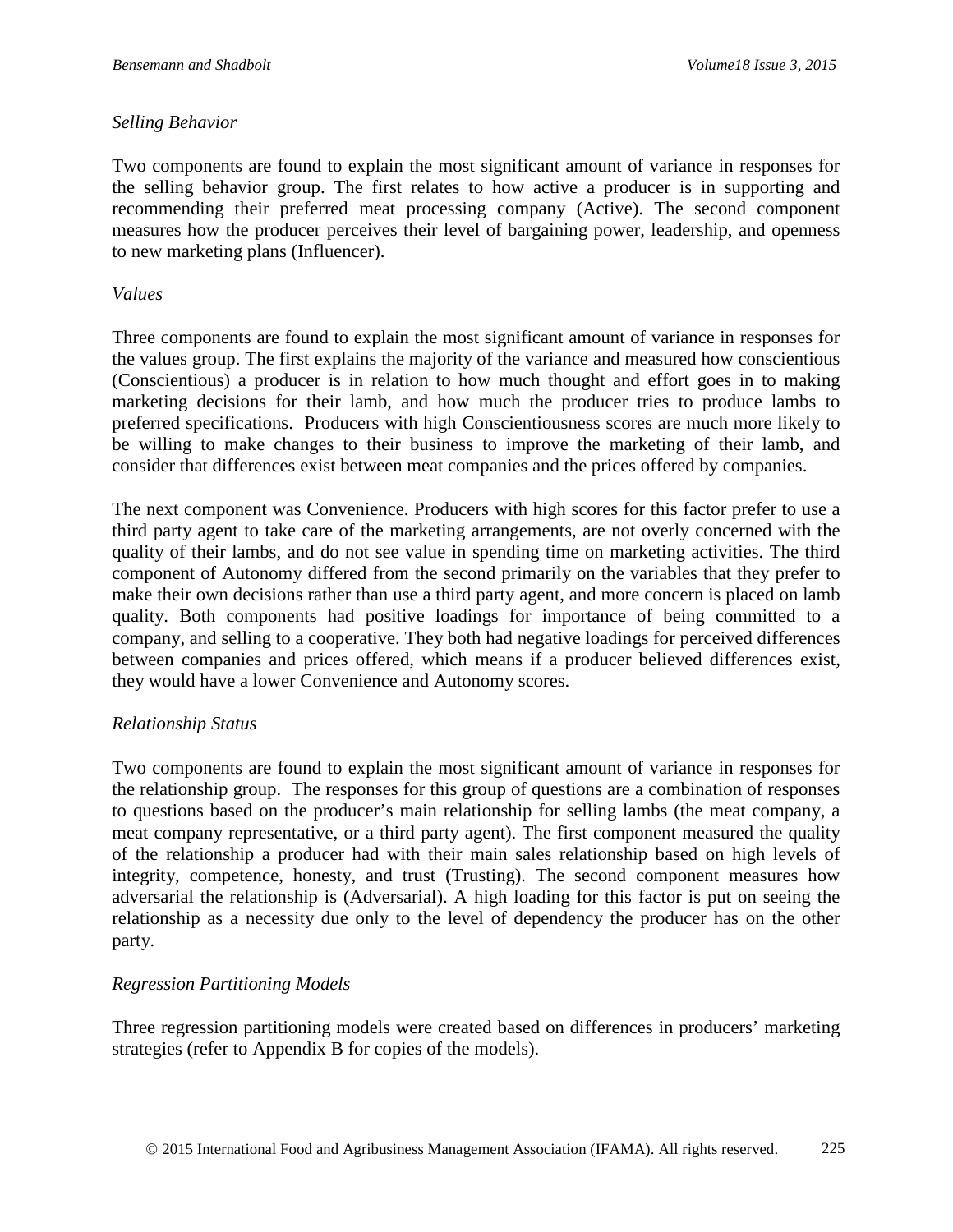The first binary model (Figure 6) examined differences between producers that always commit (Committers) and those that do not always commit (Non Committers and Sometimes Committers). A producer's score for Conscientiousness (end node D) and their location (end node C) were the factors that caused the most variance between producers that do and do not commit. To explain in more detail, at the top branch out of the 734 producers 45 per cent are Committers. The largest cause of differentiation between the two groups (Committers and Non Committers) is the producers' scores for Conscientiousness. Three-hundred and thirty three have low Conscientiousness scores of which 23 per cent commit, while of the 401 that have high Conscientiousness scores 63 per cent commit. At the left branch (Low Conscientiousness scores), Location is the only factor that can further differentiate Committers from Non Committers out of those with Low Conscientiousness. Out of the 333 that have a Low Conscientiousness score, 196 are in the East Coast, and 137 in Otago-Southland. Out of both of those groups, 13 per cent of the 196 in the East Coast are Committers, and 38 per cent of the 137 in Otago-Southland are Committers.

Caution in interpretation is needed however as it could be that producers that commit need to be more conscientious to fulfil their commitments, rather than the conscientiousness tendencies leading to a desire to commit. Nevertheless the model is designed to be exploratory in nature rather than predictive and therefore it is useful to understand the strength of the relationship between Conscientiousness and commitment.

The second model (Figure 7) analyzed different behavior of producers that always commit, by comparing those that make a high commitment (High Committers) with those that make a low commitment (Low Committers). High Committers are more likely to have a high Market Focus, and low Convenience and Autonomy scores. Convenience and Autonomy components were orthogonal in the PCA and it could be that producers with low scores for both do not value the use of a buyer to organize sales, but do not have a strong desire to have full control of decisions themselves either. This is illustrated through their higher level of commitment which places increased restrictions on their selling activities and reduced their control relative to Low Committers. Negative variable loadings for Convenience and Autonomy include the perception that prices are different between companies and that there are differences between companies. These beliefs are therefore important in differentiating High Committers from Low Committers.

The third model (Figure 8) analyzed behavior of Non Committers, by comparing the producers that switch companies (Switchers) and those that do not switch (Non Switchers). Switchers are more likely to have lower scores for Convenience and Conscientiousness, and higher scores for Trader.

# **Discussion**

From a range of constructs and demographic variables, a limited number of strategic orientation and values constructs have the majority of influence in determining the difference between different types of marketing strategies. The profile of characteristics identified from this analysis of producers within each type of marketing strategy, are as follows: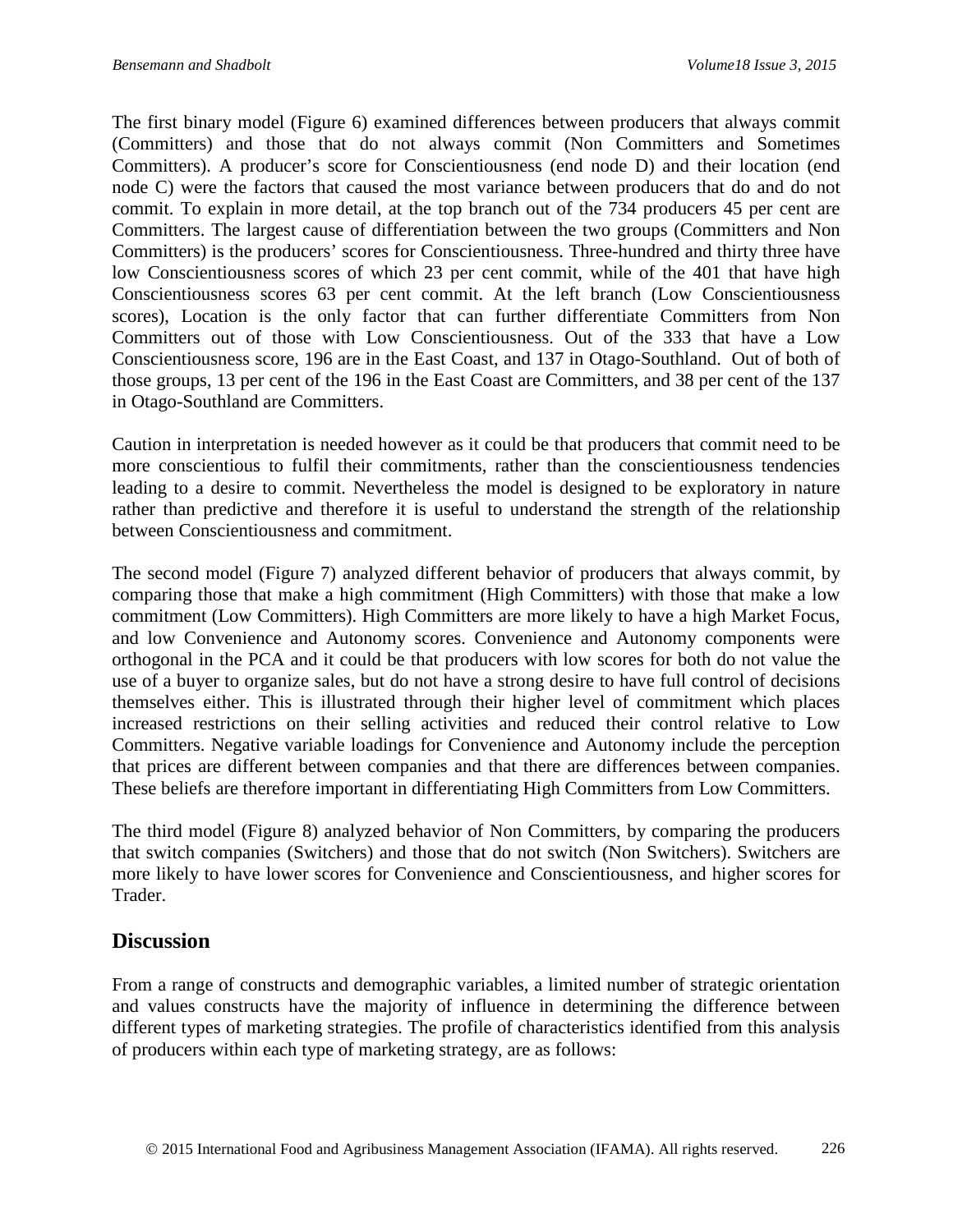**High Committers** are conscientious, and are the marketing strategy most interested in what is going on in the consumer market. This combination of traits means that they are willing and able to meet tighter specifications in terms of price and delivery. They see selling decisions as playing an important part of their overall business strategy, and will make changes to production activities that are tied in to marketing decisions. While these producers like to have involvement in the selling process, they do not require full control of the process and are willing to lose some control to be part of the bigger picture of delivering the required product to the market. Some control is given to processors in more coordinated and committed supply channels through commitment to dates and numbers of livestock delivered. High Committers place higher value on the services processors provide such as market information, producer groups and technology for feedback. These producers do not value the provision of a livestock drafter. They prefer to use the information available to make their own decisions.

The High Committers strategy is the most company focused marketing strategy. These producers are influenced by the provision of targets and rewards for meeting targets, partnership with the company, and any potential area for closer collaboration. These producers value a high level relationship with a meat company, and the drivers of this relationship are different than those producers who have dependent relationship with their buyer. There is potential to bind these producers in closer to the company by rewarding them for meeting more stringent delivery specifications, provision of more in-depth information above what regular suppliers get, and an increased level of services. This collaboration incentive needs to come from the meat company executive to be effective. There is potential to increase asset specific investments for these suppliers combined with more formal contractual arrangements that appeals to their higher level of conscientiousness. These producers had the lowest propensity to switch companies once they had committed at any price level examined illustrating their loyalty to a company and its strategy.

**Low Committers** have less desire than High Committers to be involved in market oriented activities but commit to decrease uncertainty and standardize selling decisions. Low Committers are more likely to commit for low or zero financial incentive, due to the non-pecuniary benefits commitment provides to them. Trusting relationships are important to Low Committers, primarily with a meat company representative. Low Committers had the highest scores for relationship quality and this in part reflects the dependence that these producers have with their buyer. Therefore the buyer may have a higher degree of influence over these producers than the High Committers. However the preference for autonomy and lack of market focus prohibits greater integration with the company.

**Sometimes Committers** were more likely to commit under a fixed price system than other committers. Price certainty is the main reason this marketing strategy committed rather than guaranteed processing space which was the main reason for High and Low Committers. Sometimes Committers have the lowest ranking for guaranteed processing space as a necessary service. This illustrates that these producers most likely operate farming systems that are not pressured to gain access to processing space. While these producers were drawn to committing for price certainty, potentially following a season of volatile or low prices, a proportion of these producers decided to stop committing. Reasons centered on an adverse weather event which resulted in producers deciding that committing did not suit their farming operation. Those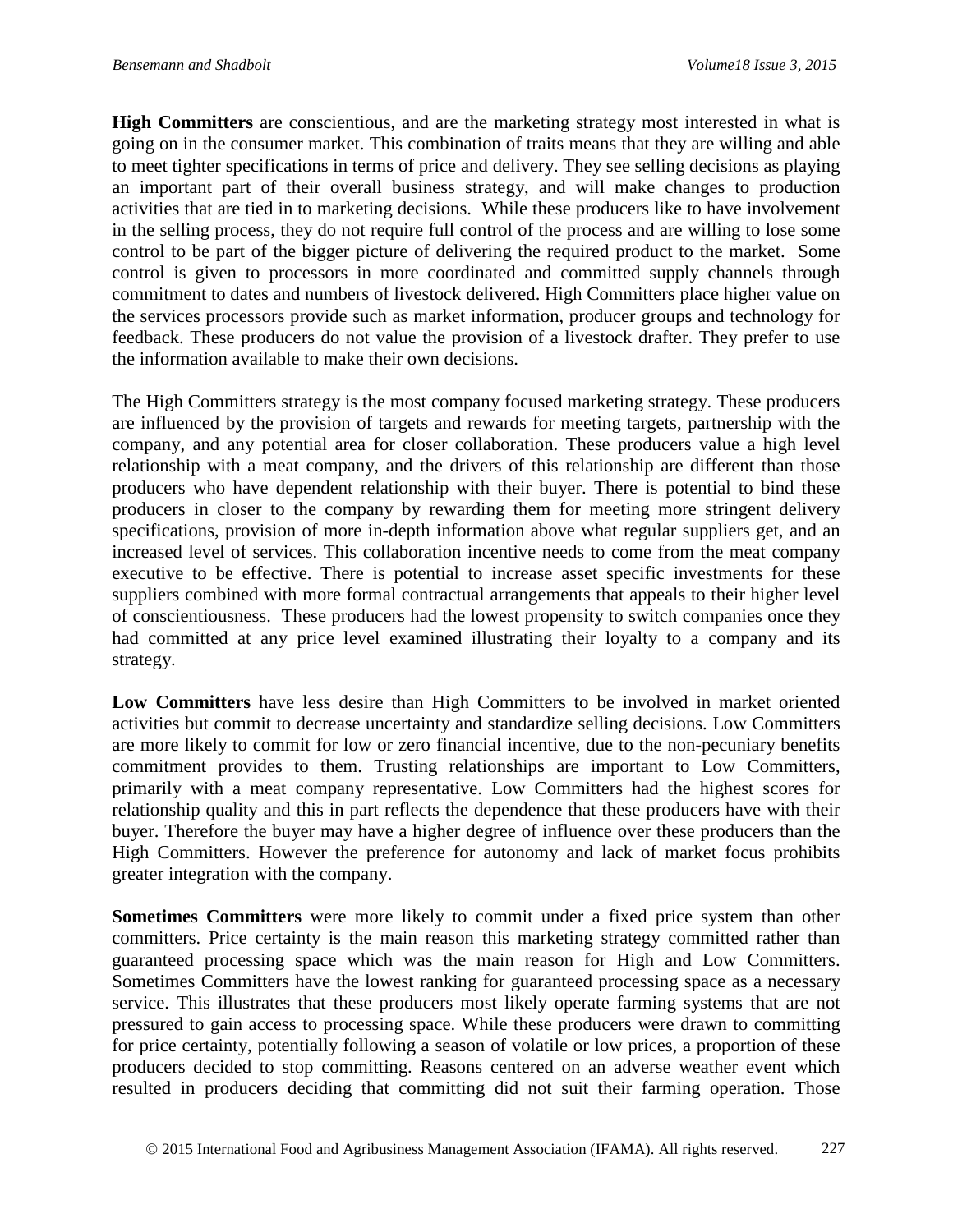producers that entered fixed price contracts may have also experienced a year where the schedule price went above the fixed price, and felt that contracts were not worthwhile. Therefore these producers are particularly sensitive to committing and may illustrate the issue of compatibility of commitment programs to different farming systems, the need for flexibility and tailoring of programs to suit individual farm needs.

**Switchers** are characterized by their focus on trading. The Trader construct relates to attempting to maximize returns by buying and selling at certain times based on market conditions. This desire for flexibility in sales channels is an inherent difference from other marketing strategies. The ability to have full control and evaluation of a number of different selling channels is a pivotal part of this marketing strategy. These producers also have a higher level of bargaining power and influence in selling decisions. Switchers prefer to internalize uncertainty and feel that they are better equipped to deal with the potential for opportunistic behavior, and have greater information than other parties. The desire to retain control means these producers require the highest financial incentive to commit, and the preference for trading means these producers are most likely to switch companies for smaller financial incentives. Switchers place the most value on achieving the highest price, and are willing to trade this off against convenience, security and service. They feel little connection to any one company, and have little requirement for services provided by a company.

**Non Switchers** are characterized by not committing to one company yet having passive involvement in their selling decisions. The producers seem to be complacent in their selling decisions and prefer another party to take care of selling arrangements for them. This is related to their high score for convenience, and lower concern for trading than their Switcher counterparts. These producers are satisfied with their current selling plan, and have little desire to change. The provision of a livestock drafter is considered a very important service to be provided by a meat company as these producers prefer not to have to make these decisions themselves. Non Switchers generally do not like to be involved in selling decisions and commitment would increase the burden of selling decisions and potentially impact on their production activities.

So, with the exception of the sometime committers, while producers can make the same selling channel decision (commit or not commit), they carry out quite separate marketing strategies based on their level of buy-in to the channel, whether they are active or passive in their selling behavior (Figure 5).

|                | <b>Commit</b>         | <b>Non Commit</b>   |
|----------------|-----------------------|---------------------|
| Active         | <b>High Committer</b> | Switcher            |
| <b>Passive</b> | <b>Low Committer</b>  | <b>Non Switcher</b> |

**Figure 5.** Marketing Strategy Matrix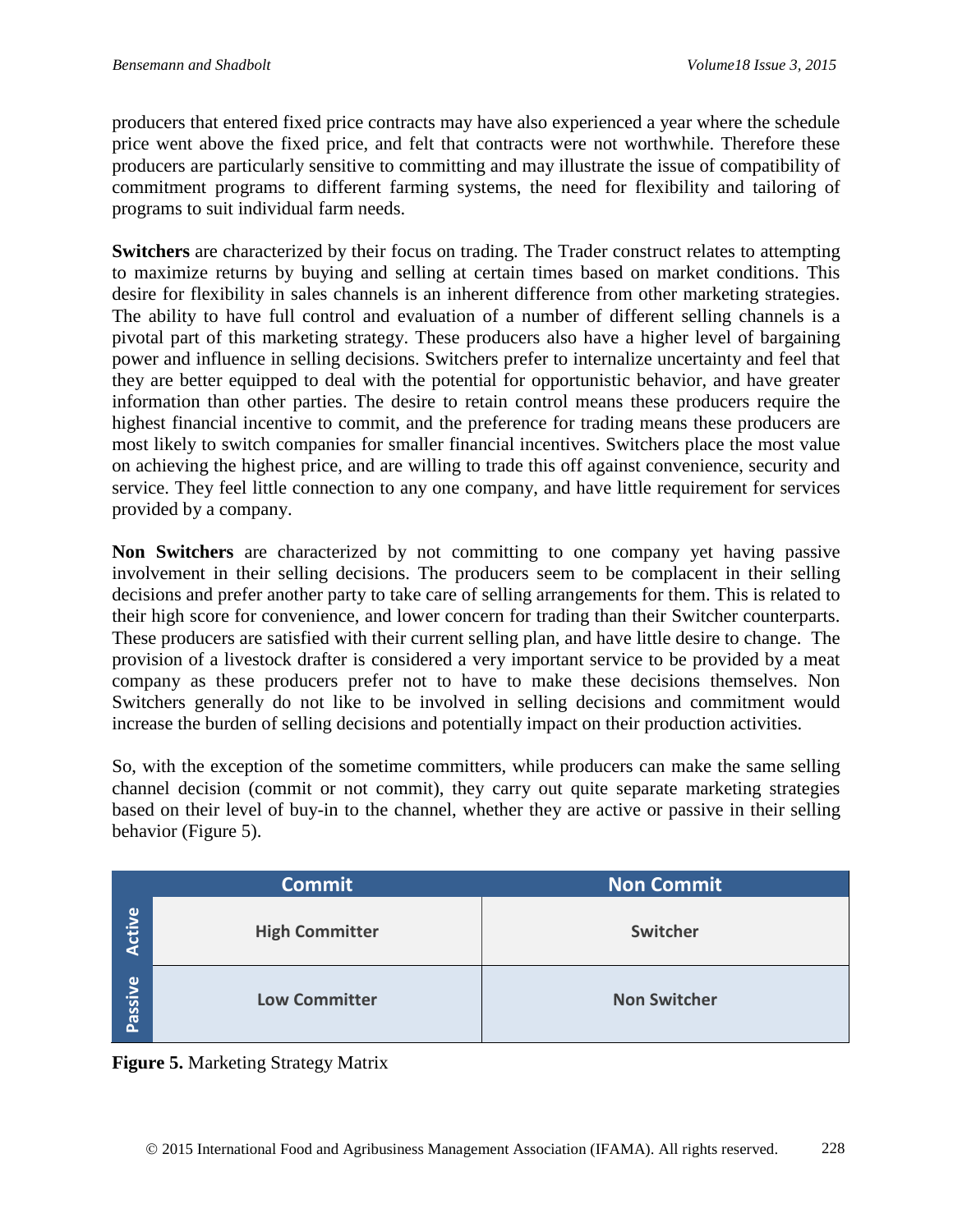This concept is inherently different to that of other vertical coordination theories (Schulze and Spiller 2006, Ferto and Szabo 2002, Wysocki et al. 2006) which consider the level of integration to be a linear progression from spot market to full integration between companies. The decision by producers whether or not to commit seems to be linked to their preference for dealing with uncertainty, while the level of buy in to a channel is determined by how active or passive the producer is in making selling decisions. Demographic variables such as age, education and size of farm were found have little effect differentiating marketing strategies.

The free range and seasonal nature of New Zealand lamb production leads to several uncertainties producers must deal with. These include access to processing space at peak supply periods and during drought conditions; uncertainties around how favorable production conditions will be from year to year; and market prices within and between seasons. Committers seem to externalize this uncertainty through secured processing space and fixed contract prices. They do this by transferring the production and market uncertainty to the processing company as a type of insurance. By removing this realm of uncertainty from their business, they can focus on controlling on-farm production factors. Non Committers seem to prefer to internalize uncertainty through maintaining control of selling decisions, or "self-insuring". These producers dislike the lack of control that comes with committing and prefer to keep this production and market uncertainty within the realm of their overall farm business. For Switchers, this allows them to make the most of uncertainty through trading. Non Switchers are already satisfied with their current arrangement and prefer the convenience that comes from not having to meet commitments. To these producers, commitment would potentially create increased uncertainty.

Producers also seem to differ in their desire and ability for involvement in selling decisions. An active involvement in selling decisions includes searching for market information, attempting to meet market specifications (either timing or specification of supply), and generally taking an active interest in where and how the lambs will be sold. This comes down to the selling decision playing an important overall role in the producers' farming business. Previous studies found that producers with more independence and market knowledge were more likely to use spot market transactions (McLeay and Zwart 1998; Fischer et al. 2007). The appeal of contractual certainty is seen to be reduced if a producer has the ability or desire to undertake other management strategies that increase market knowledge (Isengildina and Hudson 2001; Blandon, Henson, and Islam 2009; McLeay and Zwart 1998) and this is reinforced in this study through the Switchers marketing strategy.

In contrast a passive involvement attempts to minimize the amount of time and energy spent on selling decisions. This can be through a combination of outsourcing this task to a third party or company livestock representative and by keeping these decisions and activities as simple and standardized as possible. This reinforces previous studies findings that producers differed in their level of desire and ability for involvement in decision process for buying goods (Kool, Meulenberg, and Broens 1997; Feeney, Berardi, and Steiger 2011; Gunderson, Boehlje, and Gray 2005; Gloy and Akridge 1999; Bunn 1993; Diekmann, Loibl, and Batte 2009).

In terms of the nature of relationships it seems the level of dependence and collaboration relates more to the producer's active or passive involvement than the level of supply chain integration. It would seem that producers with passive involvement, the Low Committers and Non Switchers,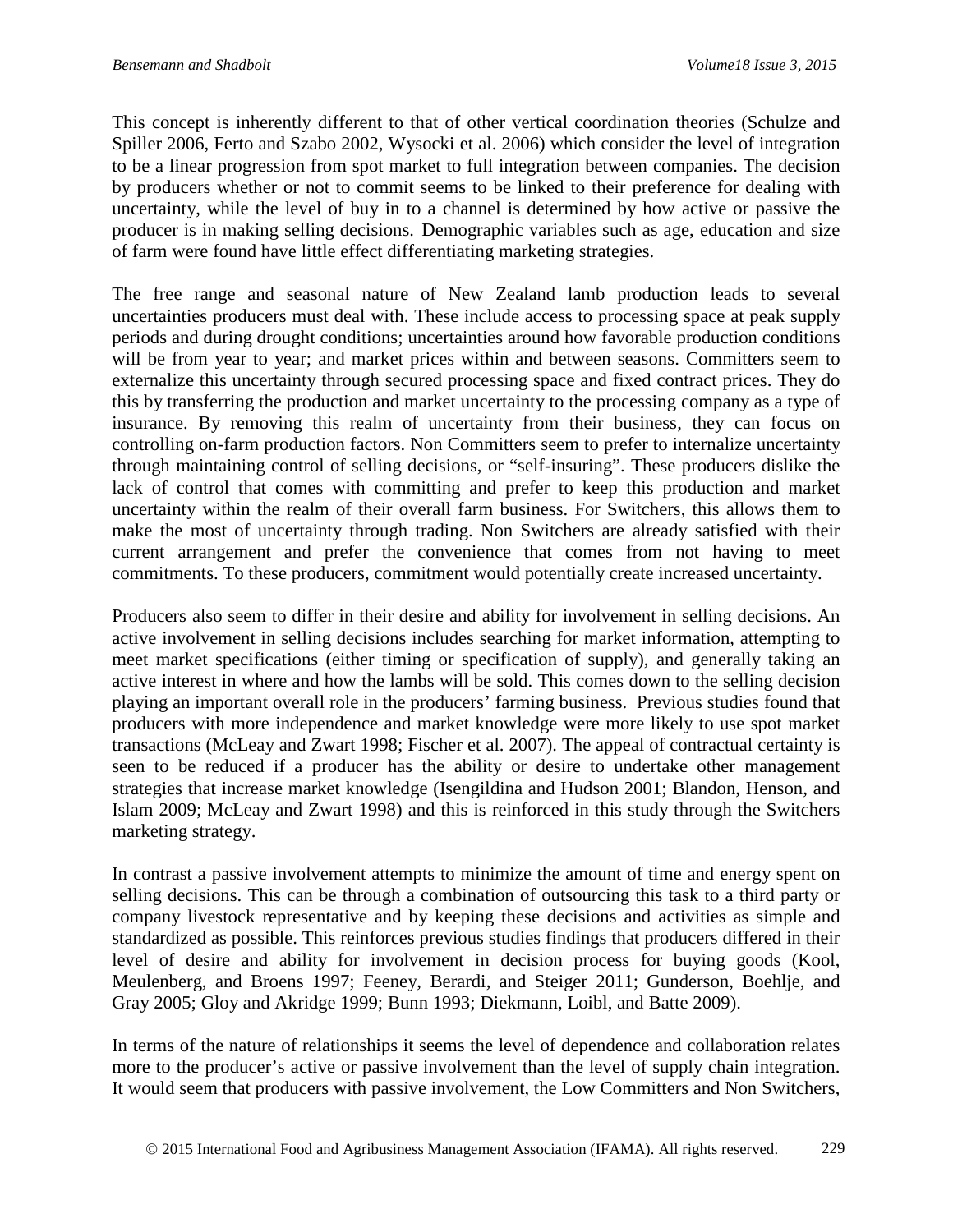have more dependence on the other party. Close and trusting relationships play an important part of their marketing strategies due to this dependence. There seems to still be a level of collaboration between those with an active strategy and their buyer, yet the relationship does not play as large a role in the selling decisions. This is most likely at a company level in the case of High Committers, and with an independent agent in the case of Switchers. These result differ somewhat from previous theory that suggest relationship quality is determined by the level of integration (Ferto and Szabo 2002; Cox 2004; Fischer et al. 2007; Fischer et al. 2008; Gray, Boehlje, and Preckel 2006; Ivens 2004; Matopoulos et al. 2007; Peterson et al. 2001; Schulze and Spiller 2006; Trienekens and Beulens 2001; Wysocki et al. 2006; Young and Hobbs 2002; Zanquetto-Filho et al. 2003).

Seasonal grass-based production systems are the foundation of the cost efficiency of New Zealand's lamb industry. However the link between climatic conditions and lamb production creates uncertainty in the timing and quality of lamb production, processing plant efficiency and market prices. This uncertainty has been found to have a strong relationship with the nature of producers' selling decisions. Therefore it can be concluded that the seasonal nature of production and the uncertainty of climatic conditions does create unique factors that influence producers' selling decisions in comparison to other industries and countries. Furthermore a producer's marketing strategy is also influenced by their ability and willingness to be actively or passively involved in selling decisions and activities.

#### *Implications*

It is useful for policy makers, industry stakeholders, and processing companies to understand the differences in producers' marketing strategies. Producers differ in their choice of whether to commit to one company or not, and also in their desire for active or passive involvement in selling decisions. These preferences for involvement have a fundamental influence on a producers' selling behavior and will heavily affect the success of any efforts by parties to try to change producers' behavior. In particular, for some producers such as Switchers, committing to one company goes against core aspects of the strategic orientation of their business. For these producers the ability to remain flexible and have autonomy of selling decisions to be able to respond to changing climatic and market conditions is fundamental to their business strategy. Commitment can require more from producers than deciding to only sell to one company. Commitment can impose new requirements on producers such as needing to meet production targets. For some producers, particularly Non Switchers, this will create extra uncertainty.

Creating marketing strategy profiles and providing choice of company procurement programs may provide producers with options that better suit their strategic orientation and values. This research has identified the key factors of strategic orientation, values, selling behavior and buyer relationships and how they influence producers in each marketing strategy group. These factors influence how price sensitive producers are, how they are influenced by their main relationships, and potential drivers of behavioral change. Procurement programs could be designed to vary in the level of commitment necessary, which would relate to the level of risk and reward.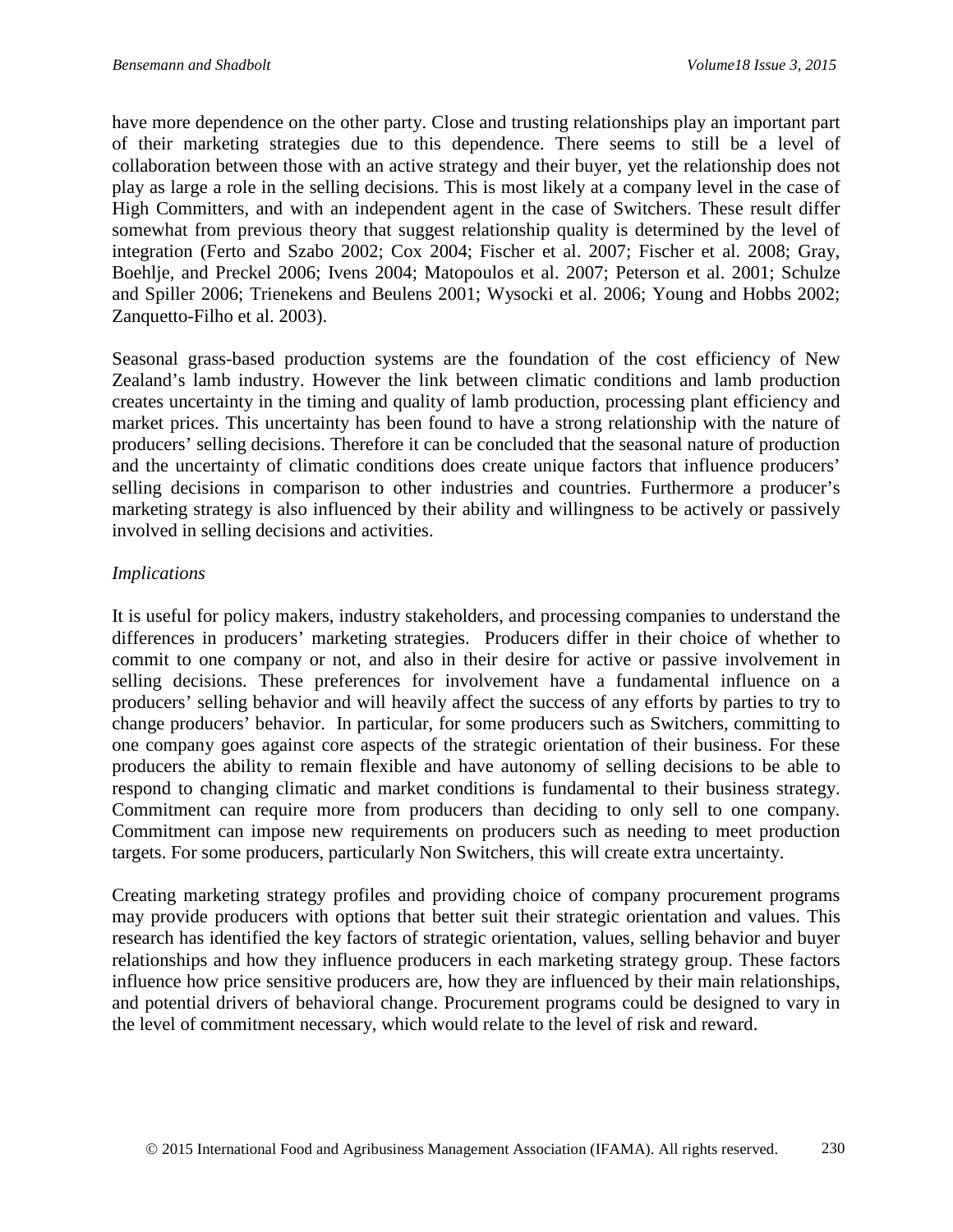# **Conclusions**

The research has identified why, and what influences why, producers in the New Zealand lamb supply chain commit their lambs to processors or not. It has shown that producers do not act in a homogenous manner. Interestingly only 19% of this sample of producers 'shop around', the rest either actively or passively commit their lambs through contracts or don't commit but don't change which company they sell to either, and are quite passive in their marketing activity. Importantly, for these producers it provides a better understanding of what drives the differences in producers' marketing strategies. The decision by a producer of whether or not to commit cannot be considered in isolation. This decision is interwoven within many other farm management decisions and therefore a holistic approach is needed to unravel the many elements that factor in to the individual producer's decision.

Producers carry out a range of marketing strategies defined by whether or not they commit to one company and secondly whether the producer is active or passive in their involvement in selling decisions. Producers' values and strategic orientation in their selling decisions were found to cause the most differentiation between marketing strategies. An association between the producers' marketing strategy and their desire to internalize or externalize the uncertainty associated with selling decisions was found. Furthermore, differences in the drivers of the marketing strategies present challenges and opportunities to influence producers' selling behavior. This is critical to the development of more collaborative transactions between producers and processors through improved relationships and more integrated and coordinated supply chains.

### **Acknowledgement**

The authors fondly acknowledge the contributions of friend and colleague, Daniel Conforte, who supervised this research until his unexpected passing in 2012.

# **References**

Beef & Lamb New Zealand Economic Service, Statistics New Zealand. 2011.

- Beef and Lamb New Zealand. 2012. *Sheep and Beef Mid Season Update*. Wellington.
- Blandon, J., S. Henson, and T. Islam. 2009. Marketing preferences of small-scale farmers in the context of new agrifood systems: a stated choice model. *Agribusiness* 25(2):251-267.
- <span id="page-20-0"></span>Boehlje, M. 1999. Structural changes in the agricultural industries: How do we measure, analyse and understand them? *American Journal of Agricultural Economics* 81(5):1028-1041.
- <span id="page-20-1"></span>Boehlje, M., & S.L. Hofing. 1999. *Value chains in the agricultural industries*. Department of Agricultural Economics Purdue University.
- Boger, S. 2001. Quality and contractual choice: a transaction cost approach to the Polish hog market. *European Review of Agricultural Economics* 28(3):241.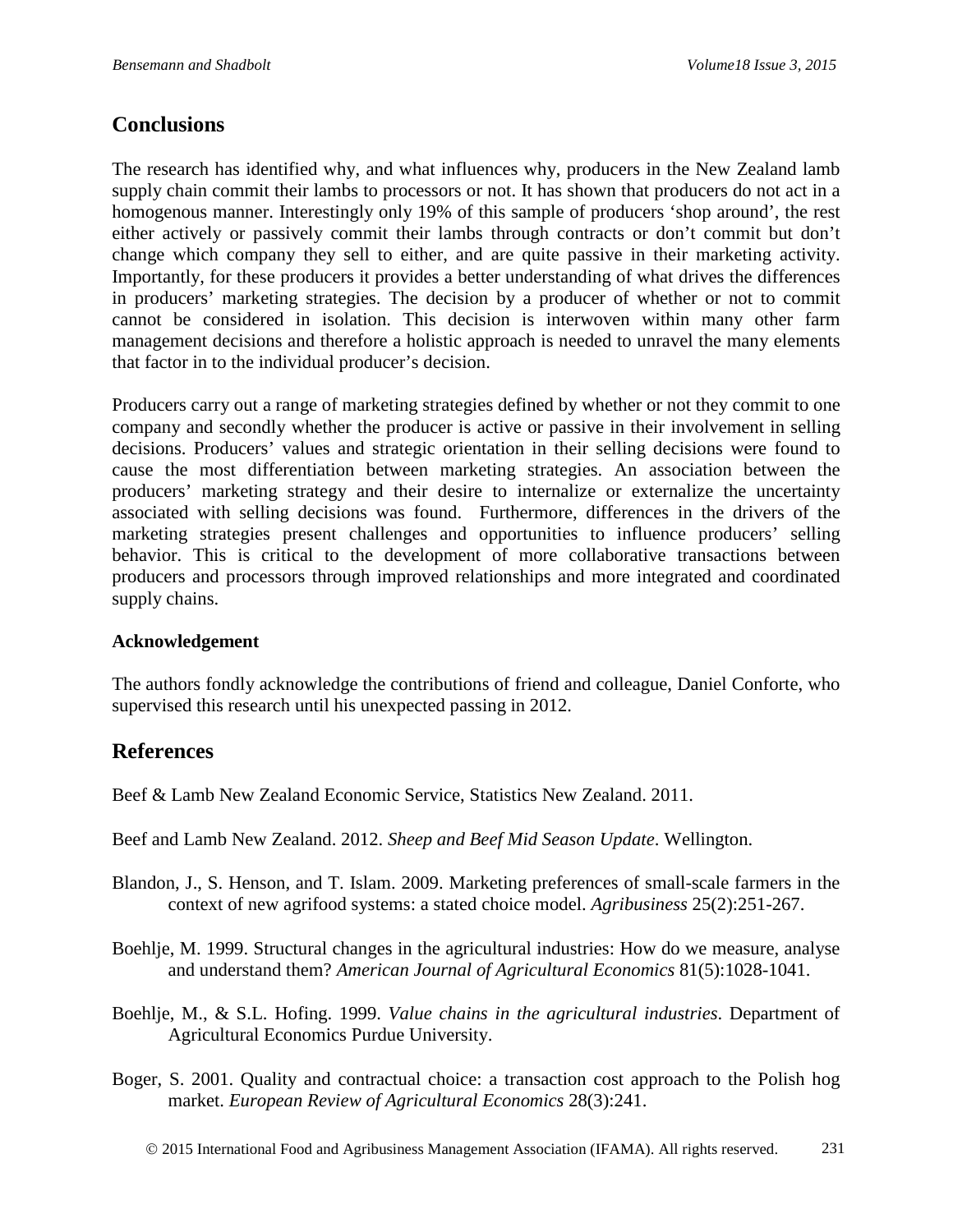- Bunn, M. D. 1993. Taxonomy of Buying Decision Approaches. *The Journal of Marketing* 57  $(1):38-56.$
- Clare, B., N. Shadbolt, and J. Reid. 2005. Supply base relationships in the New Zealand red meat industry: A case study. Paper read at 5th annual world forum, symposium and case conference of the International Food and Agribusiness Management Association, at Chicago.
- Cox, A. 2004. The art of the possible: relationship management in power regimes and supply chains. *Supply Chain Management: An International Journal* 9(5):346-356.
- Darnhofer, I., W. Schneeberger, and B. Freyer. 2005. Converting or not converting to organic farming in Austria: Farmer types and their rationale. *Agriculture and Human Values* 22  $(1):39-52.$
- Davies, D., J. Eddison, S. Cullinane, and J. Kirk. 1999. Is livestock marketing channel utilisation influenced by marketing orientations of beef farmers? Paper read at Roots '99: The proceedings of the RICS Rural Research Conference held at Harper Adams University College, 20-21 April, 1999.
- Diekmann, F., C. Loibl, and M.T. Batte. 2009. The Economics of Agricultural Information: Factors Affecting Commercial Farmers' Information Strategies in Ohio. *Applied Economic Perspectives and Policy* 31(4):853.
- Fairweather, J. R. 1999. Understanding how farmers choose between organic and conventional production: Results from New Zealand and policy implications. *Agriculture and Human Values* 16(1):51-63.
- <span id="page-21-0"></span>Fearne, A. 1998. Building Effective Partnerships in the Meat Supply Chain: Lessons from the UK. *Supply Chain Management* 3(4):214-231.
- <span id="page-21-1"></span>Fearne, A., Hughes, D., & Duffy, R. 2004. Concepts of collaboration-supply chain management in a global food industry. *Supply Chain Management* 55-89.
- Feeney, R., V. Berardi, and C. Steiger. 2011. Agricultural Input Market Segmentation in Argentina: How do Argentine farmers buy their expendable inputs? The Case of the Seed Industry. Paper presented at International Food & Agribusiness Management Association World Symposium, Frankfurt, Germany, June.
- Ferto, I., and G.G. Szabo. 2002. The choice of supply channels in Hungarian fruit and vegetable sector. Paper presented at American Agricultural Economics Association Annual Conference, Long Beach, CA., USA, July.
- Fischer, C., M.A. Gonzalez, M. Henchion, and P. Leat. 2007. Trust and economic relationships in selected European agrifood chains. *Food Economics-Acta Agriculturae Scandinavica, Section C* 4(1):40-48.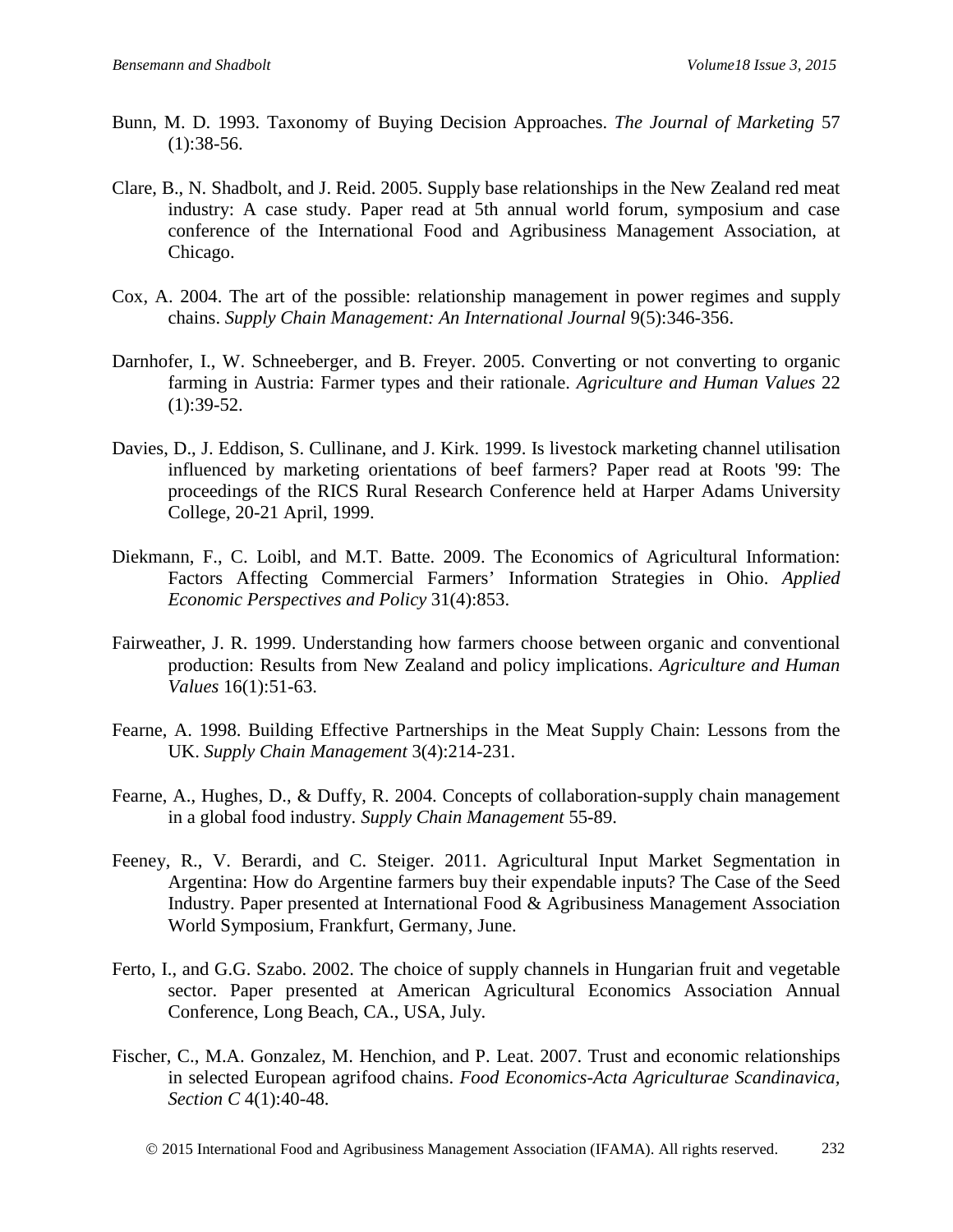- Fischer, C., M. Hartmann, N. Reynolds, P. Leat, C. Revoredo-Giha, M. Henchion, and A. Gracia. 2008. Agri-food chain relationships in Europe-Empirical evidence and implications for sector competiveness. Paper presented at 12th Congress of the European Association of Agricultural Economists – EAAE 2008.
- <span id="page-22-1"></span>Frank, S., & Henderson, D. 1992. Transaction costs as determinants of vertical coordination in the US food industries. *American Journal of Agricultural Economics* 74(2):41-50.
- Gillespie, J., A. Basarir, and A. Schupp. 2004. Beef producer choice in cattle marketing. *Journal of Agribusiness* 22(2):149–61.
- Gloy, B.A., and J.T. Akridge. 1999. Segmenting the commercial producer marketplace for agricultural inputs. *International Food and Agribusiness Management Review* 2(2):145- 163.
- Gong, W., K. Parton, R.J. Cox, and Z. Zhou. 2006. Transaction costs and cattle farmers' choice of marketing channels in China: A Tobit analysis. *Management Research News* 30  $(1):47-56.$
- Gray, AW, MD Boehlje, and PV Preckel. 2006. Value chain risk and reward sharing and governance structures: Implications for industry strategy and structure. *Journal on Chain and Network Science* 6(1):45-54.
- Gunderson, M., M. Boehlje, and A. Gray. 2005. Segmenting Agribusiness Customers on Their Capital Expenditures. Paper to be presented at the International Food  $\&$  Agribusiness Management Association World Food and Agribusiness Symposium. June.
- Hobbs, J. 1997. Measuring the Importance of Transaction Costs in Cattle Marketing. *American Journal of Agricultural Economics* 79(4):1083-1095.
- Hobbs, J. 1996. Transaction costs and slaughter cattle procurement: processors' selection of supply channels. *Agribusiness* 12(6):509-523.
- <span id="page-22-0"></span>Hobbs, J. E., & Young, L. M. 2000. Closer vertical co-ordination in agri-food supply chains: a conceptual framework and some preliminary evidence. *Supply Chain Management: An International Journal* 5(3): 131-142.
- <span id="page-22-2"></span>Hughes, D. 1994. *Breaking with Tradition: Building Partnerships and Alliances in the European Food Industry*. Wye: Wye College Press.
- Isengildina, O, and D Hudson. 2001. Cotton producers' use of selected marketing strategies. *J. Cotton Sci* 5:206–217.
- Ivens, B.S. 2004. How relevant are different forms of relational behavior? An empirical test based on Macneil's exchange framework. *Journal of Business & Industrial Marketing* 19 (5):300-309.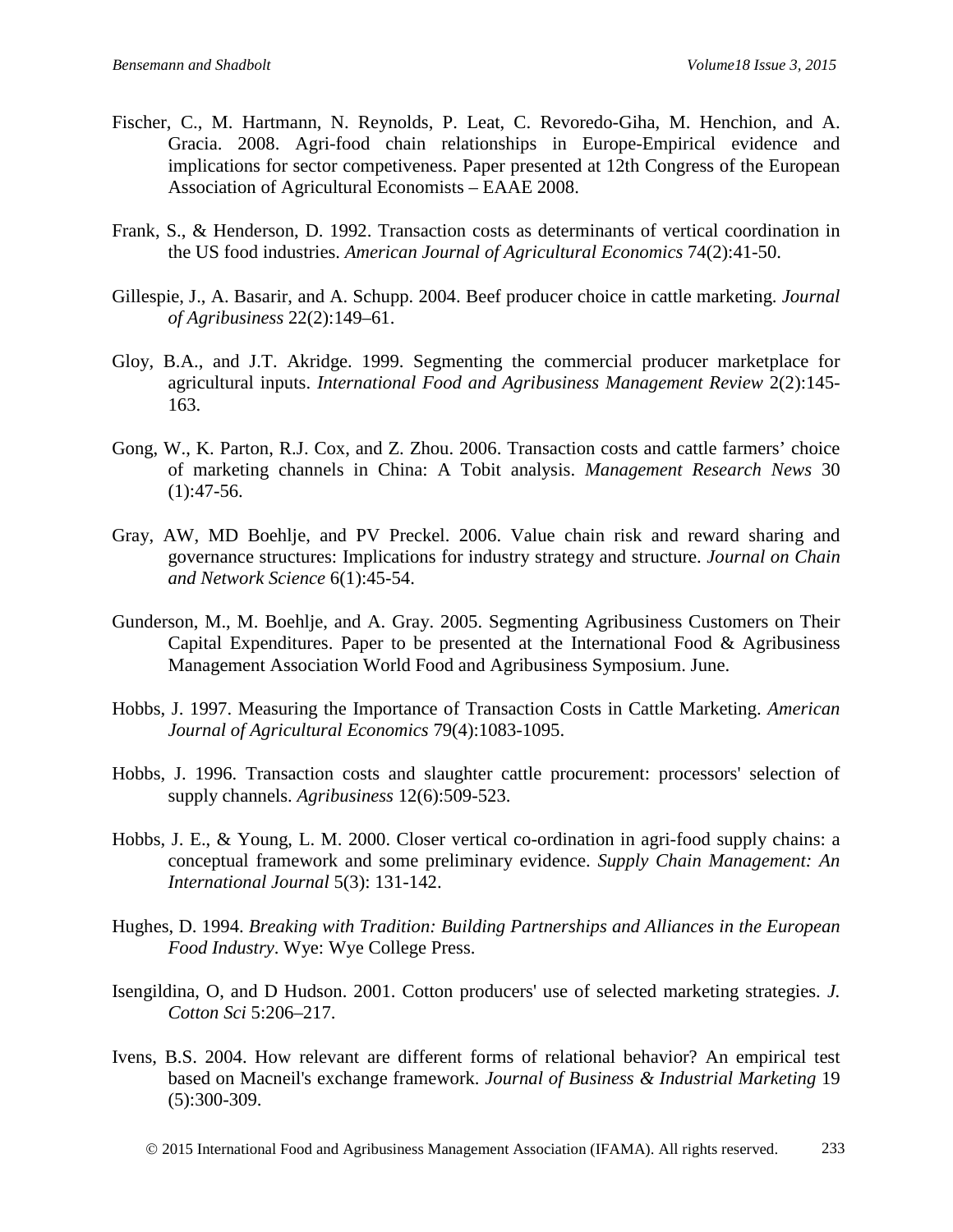- James, H., P. Klein, and M. Sykuta. 2011. The adoption, diffusion, and evolution of organizational form: insights from the agrifood sector. *Managerial and Decision Economics* 32(4):243-259.
- <span id="page-23-1"></span>Joskow, P. 1987. Contract duration and relationship-specific investments: empirical evidence from coal markets. *American Economic Review* 77:168-185.
- <span id="page-23-2"></span>Kaufman, P. 1999. Food retailing consolidation: implications for supply chain management practices. *Journal of Food Distribution Research* 6-11.
- Kool, M., M.T.G. Meulenberg, and D.F. Broens. 1997. Extensiveness of farmers' buying processes. *Agribusiness* 13(3):301-318.
- Kwon, I.W.G., and T. Suh. 2004. Factors affecting the level of trust and commitment in supply chain relationships. *Journal of Supply Chain Management* 40(2):4-14.
- <span id="page-23-0"></span>Lambert, D., Emmelhainz, M., & Gardner, J. 1996. Development and implementing supply chain partnerships. *International Journal of Logistics Management* 7(2):1-16.
- MacLeod, A., 2011. Red Meat Sector Strategy Report. Deloitte.
- Matopoulos, A., M. Vlachopoulou, V. Manthou, and B. Manos. 2007. A conceptual framework for supply chain collaboration: empirical evidence from the agri-food industry. *Supply Chain Management: An International Journal* 12(3):177-186.
- McDermott, A. 2012. Livestock procurement in New Zealand: Current challenges. *Journal of the New Zealand Institute of Primary Industry Management Incorporated* 21-25.
- McDermott, A., S.J. Lovatt, and S. Koslow. 2004. Supply chain performance measures for producers and processors of premium beef cuts: A conjoint approach. *Journal on Chain and Network Science* 4(1):33-43.
- McDermott, A., C. Saunders, S. Sinclair, M. Pereira, and S. Dowling. 2008. *Meat Sector Literature Review: Report for MAF*. edited by M. o. A. a. Forestry. Wellington: AgResearch.
- McDermott, A., C. Saunders, E. Zellman, T. Hope, and A. Fisher. 2008. *The key elements of success and failure in the NZ sheep meat industry from 1980-2007.* Research Report - Agribusiness & Economics Research Unit, Lincoln University 308(viii):84.
- McLeay, F., S. Martin, and T. Zwart. 1996. Farm business marketing behavior and strategic groups in agriculture. *Agribusiness* 12(4):339-351.
- McLeay, F., and T. Zwart. 1998. Factors Affecting Choice of Cash Sales Versus Forward Marketing Contracts. *Agribusiness* 14(4):299-309.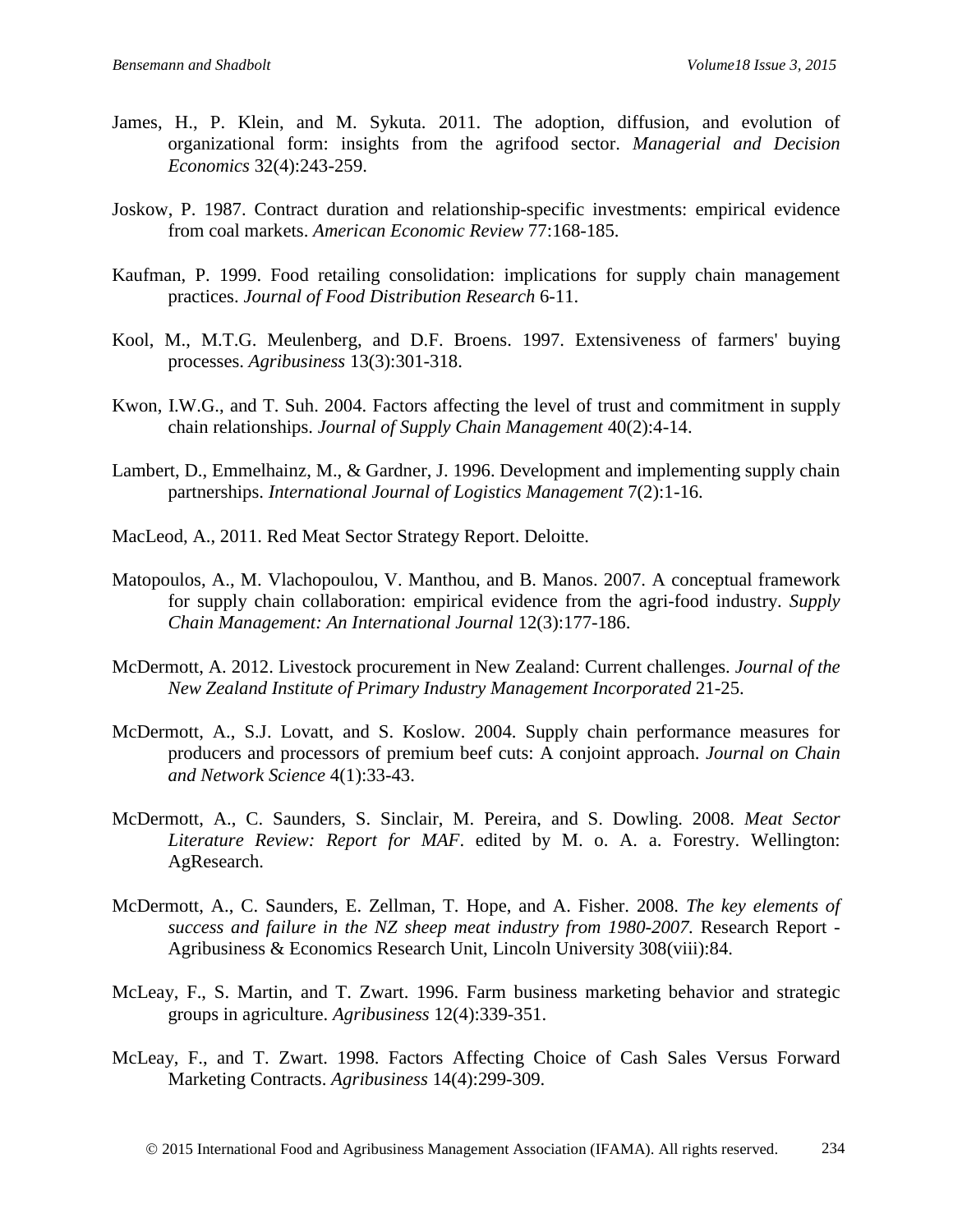- Ministry of Agriculture and Forestry. 2009. Meat: The Future. Opportunities and challenges for the New Zealand sheep meat and beef sector over the next 10 to 15 years. edited by M. o. A. a. Forestry. Wellington: MAF Policy.
- [Noordeweir, T., John, G., & Nevin, J. 1990. Performance outcomes of purchasing arrangements](#page-24-0)  [in industrial buyer-vendor relationships.](#page-24-0) *Journal of Marketing* 54:89-93.
- <span id="page-24-0"></span>Osborn, R., & Baughn, C. 1990. Forms of interorganisational governance for multinational alliances. *Academy of Management Journal* 33(3): 503-519.
- Palay, T. 1984. Avoiding regulatory constraints: contractual safeguards and the role of informal agreements. *Journal of Legal Studies* 13:265-287.
- Peterson, H.C., A. Wysocki, and S.B. Harsh. 2001. Strategic choice along the vertical coordination continuum. *International Food and Agribusiness Management Review* 4(2): 149-166.
- Philliber, S.G., M.R. Schwab, and G.S. Sloss. 1980. *Social Research*: FE Peacock Publishers.
- Polson, M. 2012. Why Do 'Sometimes Committers' Commit Sometimes? A dissertation presented in the partial fulfilment of the requirements for the degree of Honours in Agricommerce, Massey University, New Zealand
- Poole, N. D. 2000. Production and Marketing Strategies of Spanish Citrus Farmers. *Journal of Agricultural Economics* 51(2):210-223.
- Sahin, I. 2006. Detailed revire of Roger's diffusions of innovations theory and educational technology-related studies based on Roger's theory. *The Turkish Online Journal of Educational Technology* 5(2):14-23.
- Schulze, B., and S. Schlecht. 2009. Changing relationships in the meat industry: on the future of livestock marketing cooperatives in Germany. In *International PENSA Conference*. Sao Paulo, Brazil.
- Schulze, B., and A. Spiller. 2006. Determinants of trust between buyers and suppliers in agribusiness: Empirical evidence from the German pork sector.
- Stanford, K., J. Hobbs, M. Gilbert, S. Jones, M. Price, K. Klein, and W. Kerr. 1999. Lambbuying preferences of Canadian abattoirs and producer marketing groups: implications for the Canadian supply chain. *Supply Chain Management: An International Journal* 4 (2):86-94.
- Theuvsen, L., and A. Franz. 2007. The Role and Success Factors of Livestock Trading Cooperatives: Lessons from German Pork Production. *International Food and Agribusiness Management Review* 10(3):90-112.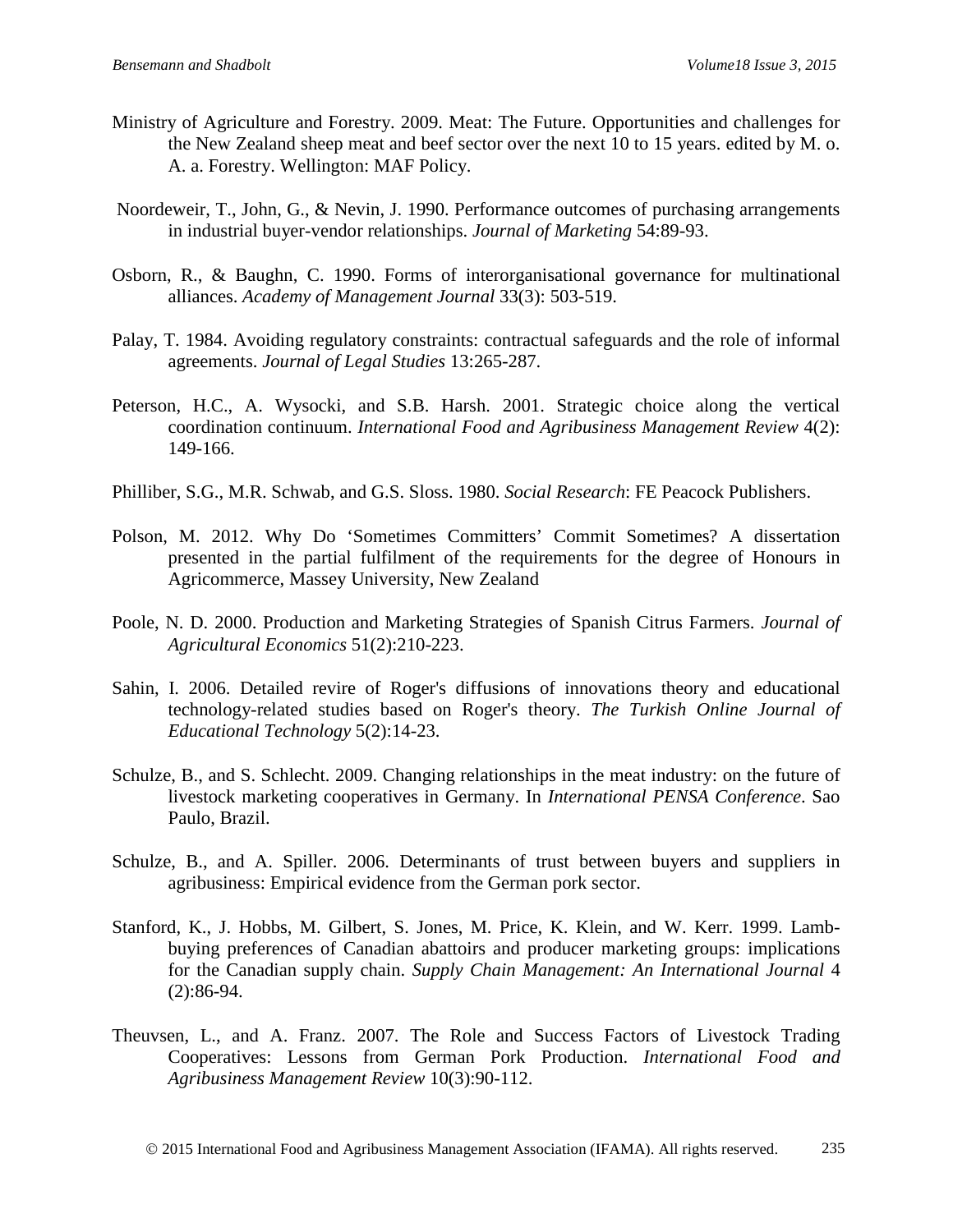- Trienekens, J.H., and A.J.M. Beulens. 2001. Views on inter-enterprise relationships. *Production Planning & Control* 12(5):466-477.
- Tsourgiannis, L., J. Eddison, and M. Warren. 2008. Factors affecting the marketing channel choice of sheep and goat farmers in the region of east Macedonia in Greece regarding the distribution of their milk production. *Small Ruminant Research* 79(1):87-97.
- Wachenheim, C.J., R. deHillerin, and M. Dumler. 2001. Producer perceptions of hog marketing cooperatives. *Journal of Cooperatives* 16.
- Williamson, O. E. 1998. Transaction Cost Economics: How It Works; Where It is Headed. *De Economist* 146(1):23-58.
- Woldie, G.A., and ZEA Nuppenau. 2009. Channel Choice Decision in the Ethiopian Banana Markets: A Transaction Cost Economics Perspective. *Journal of Economic Theoiy* 3 (4):80-90.
- Wysocki, A, H. Peterson, and S Harsh. 2006. Quantifying strategic choice along the vertical coordination continuum. In *Quantifying the Agri-Food supply Chain*, edited by C. Ondersteijn, J. O. Wijnands, R. Huirne and O. Kooten: Springer Netherlands.
- Young, LM, and JE Hobbs. 2002. Vertical linkages in agri-food supply chains: changing roles for producers, commodity groups, and government policy. *Review of Agricultural Economics* 24 (2):428.
- Zanquetto-Filho, H., A. Fearne, and N.D. Pizzolato. 2003. The measurement of benefits from and enablers for supply chain partnerships in the UK fresh produce industry. *Journal on Chain and Network Science* 3(1):59-74.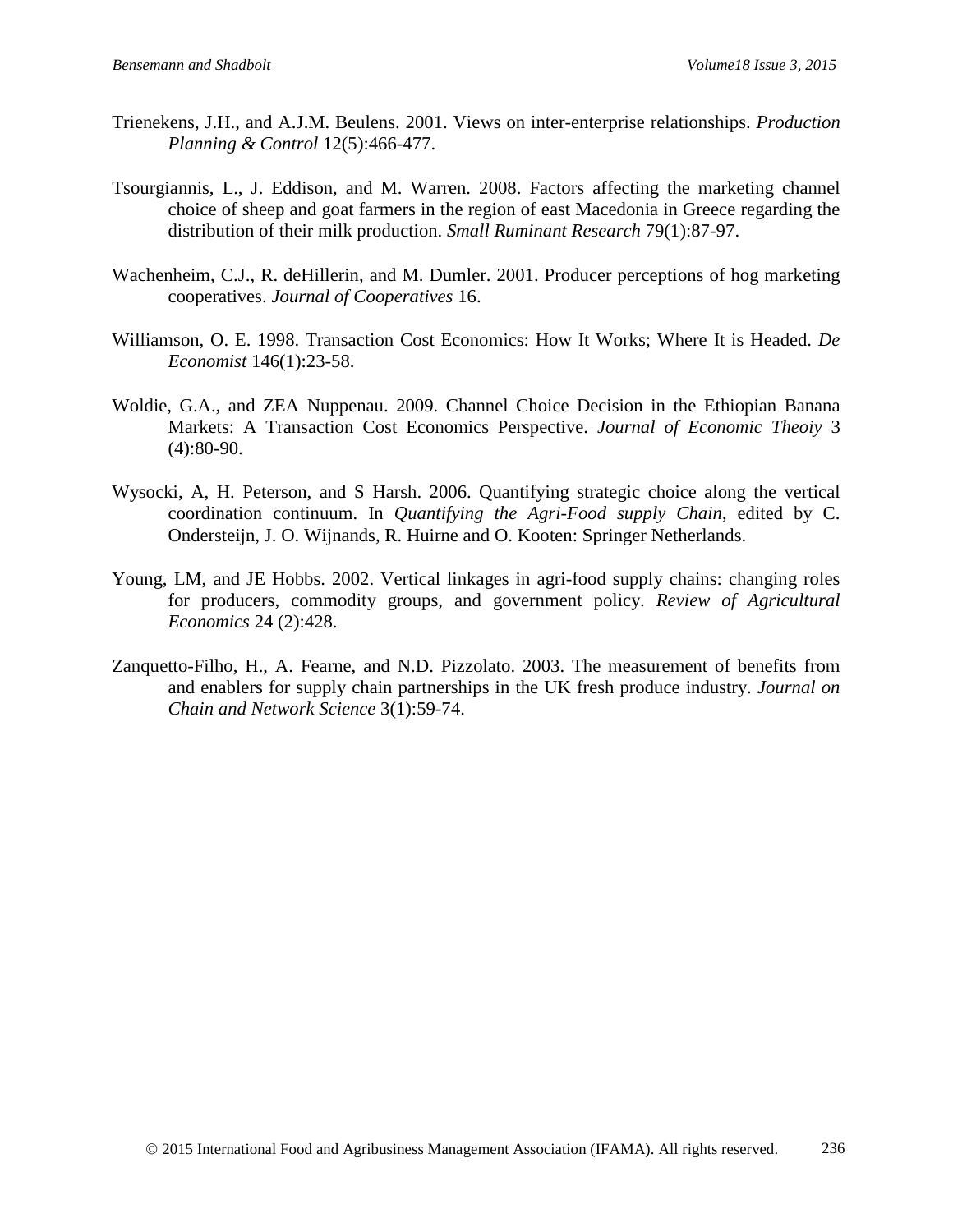# **Appendix A**

### **PCA Analysis Groups, Components and Variable Loadings**

The tables below outline the components used in the modelling analysis for each of the four groups of questions. Each component had a loading for each variable in the group, however only loadings greater than 0.10 or the top ten loadings are displayed in the tables below. The number of components per group reflects the amount of variance explained by each component. The proportion of variance for each group explained by each component is illustrated below.

#### **Table 3.** Strategic Orientation Market Focus Construct Variable Loadings

| <b>Strategic Orientation - Market Focus</b>                                                                          | Comp 1   |
|----------------------------------------------------------------------------------------------------------------------|----------|
| I only think about selling my lambs when I have lambs ready to be sold                                               | $-0.242$ |
| I enquire as to where my lamb is being consumed                                                                      | 0.212    |
| I am actively involved in a producer group that is linked to a particular supermarket                                | 0.187    |
| I have made changes to my farming operation to better meet customer requirements                                     | 0.184    |
| I can't worry much about marketing because my main concerns are the animals on the farm                              | $-0.184$ |
| I have production targets I am aiming to meet each year                                                              | 0.148    |
| I have made substantial investments on my farm that tie me to a particular supply channel or company                 | 0.142    |
| If the price is right I don t care who I sell to                                                                     | $-0.135$ |
| I plan for the long term                                                                                             | 0.132    |
| There is little room to change my farming operation due to natural production constraints                            | $-0.127$ |
| If an opportunity comes up to make an additional margin I buy stock even if it isn't part of my normal<br>operations | 0.124    |
| I always use the latest technology on my farm                                                                        | 0.123    |

### **Table 4.** Strategic Orientation Trader Construct Variable Loadings

| <b>Strategic Orientation - Trader</b>                                                                                | Comp <sub>2</sub> |
|----------------------------------------------------------------------------------------------------------------------|-------------------|
| If an opportunity comes up to make an additional margin I buy stock even if it isn't part of my normal<br>operations | 0.517             |
| If the price is right I don t care who I sell to                                                                     | 0.507             |
| I only think about selling my lambs when I have lambs ready to be sold                                               | 0.387             |
| I get a sense of anticipation at the beginning of each season to see what will happen in the market                  | 0.233             |
| I can't worry much about marketing because my main concerns are the animals on the farm                              | 0.216             |
| I am skeptical about the value of the latest market led supply programs                                              | 0.198             |
| I have made changes to my farming operation to better meet customer requirements                                     | 0.184             |
| Production systems take priority on my farm                                                                          | 0.163             |
| I have production targets I am aiming to meet each year                                                              | 0.163             |
| I plan for the long term                                                                                             | 0.129             |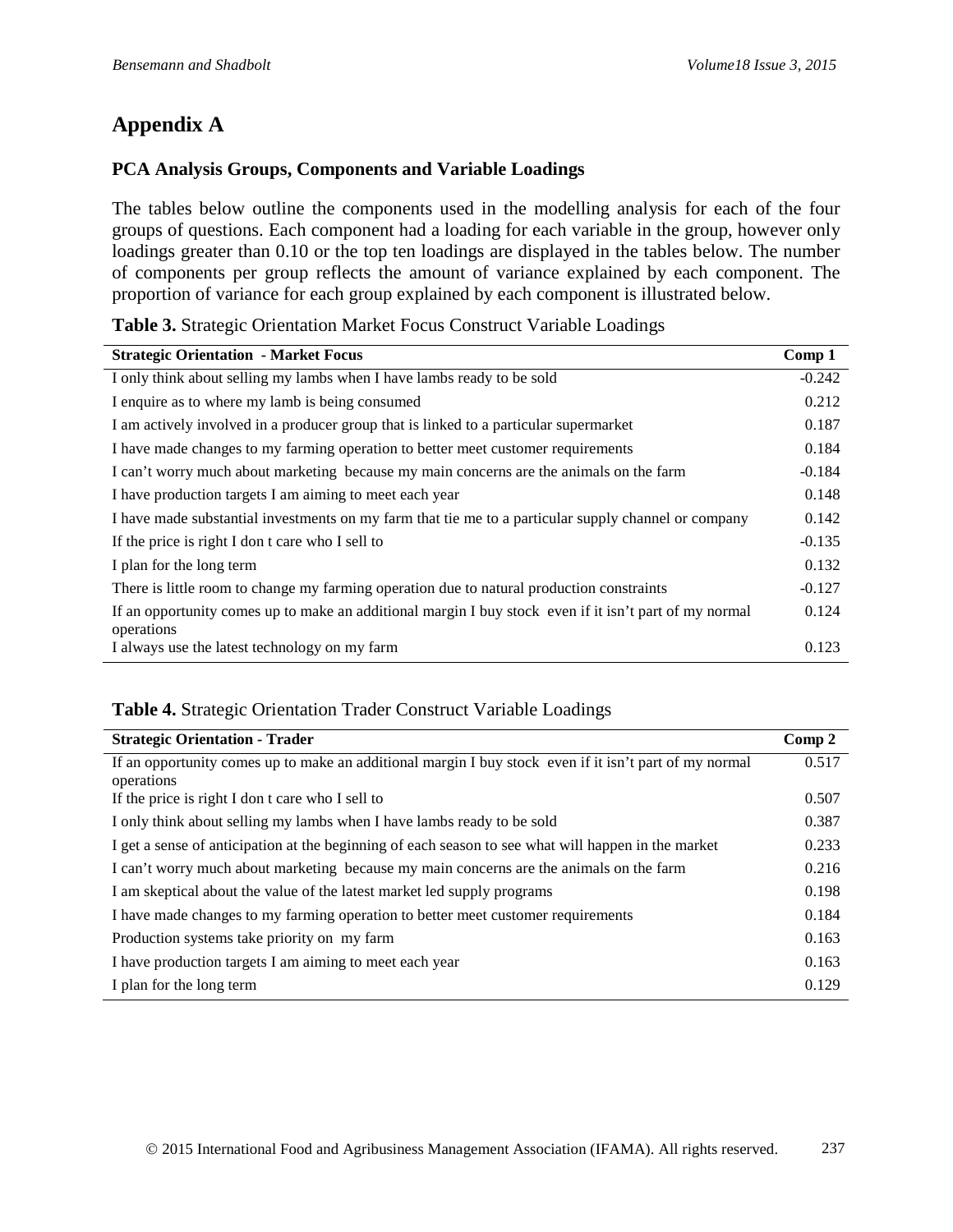### **Table 5.** Selling Behavior Active Construct Variable Loadings

| <b>Selling Behavior - Active</b>                                                                         | Comp 1 |
|----------------------------------------------------------------------------------------------------------|--------|
| I would sell to a processing plant further away than the local plant to sell to my company of choice     | 0.767  |
| If I say I will send my stock to one company I will do so even if it turns out to be better to send them | 0.518  |
| somewhere else on the day                                                                                |        |
| I recommend my meat company to other farmers                                                             | 0.374  |

### **Table 6.** Selling Behavior Influencer Construct Variable Loadings

| <b>Selling Behavior -Influencer</b>                                         | Comp 2 |
|-----------------------------------------------------------------------------|--------|
| In discussions with fellow farmers are you often used as a source of advice | 0.738  |
| I feel I have the following amount of influence on lamb sales negotiations  | 0.467  |
| I am tempted to try out new supply plan options                             | 0.377  |
| I recommend my meat company to other farmers                                | 0.116  |

### **Table 7.** Values Conscientiousness Construct Variable Loadings

| <b>Values - Conscientiousness</b>                                                                                                                            | Comp 1   |
|--------------------------------------------------------------------------------------------------------------------------------------------------------------|----------|
| It is important to be committed to one meat company                                                                                                          | 0.427    |
| I regularly weigh my lambs or get them in to the yards to monitor when to sell them                                                                          | 0.381    |
| If you were to select from several companies and supply plans available and they offered the same price<br>would you say that you care a lot who you sell to | 0.366    |
| It's easier to let my buyer agent arrange when and where my livestock are processed                                                                          | $-0.343$ |
| I will only sell to a farmer owned cooperative meat company                                                                                                  | 0.336    |
| I consistently target premiums for producing to the preferred range of weights and grades                                                                    | 0.283    |
| The various companies and supply plans for lamb available are all different                                                                                  | 0.243    |
| I use information from my previous killing sheets to influence decisions about my next draft of lambs                                                        | 0.225    |
| You will always get better prices over a season by being able to play the market                                                                             | $-0.225$ |
| I would be ok joining a supply plan that requires me to change how I produce my stock                                                                        | 0.200    |

### **Table 8.** Values Convenience Construct Variable Loadings

| <b>Values Convenience</b>                                                                | Comp <sub>2</sub> |
|------------------------------------------------------------------------------------------|-------------------|
| It's easier to let my buyer agent arrange when and where my livestock are processed      | 0.630             |
| I will only sell to a farmer owned cooperative meat company                              | 0.587             |
| It is important to be committed to one meat company                                      | 0.316             |
| Prices offered by different meat companies are different                                 | $-0.248$          |
| The various companies and supply plans for lamb available are all different              | $-0.222$          |
| If prices are high I sell some lambs that may not meet preferred weight and grade ranges | 0.202             |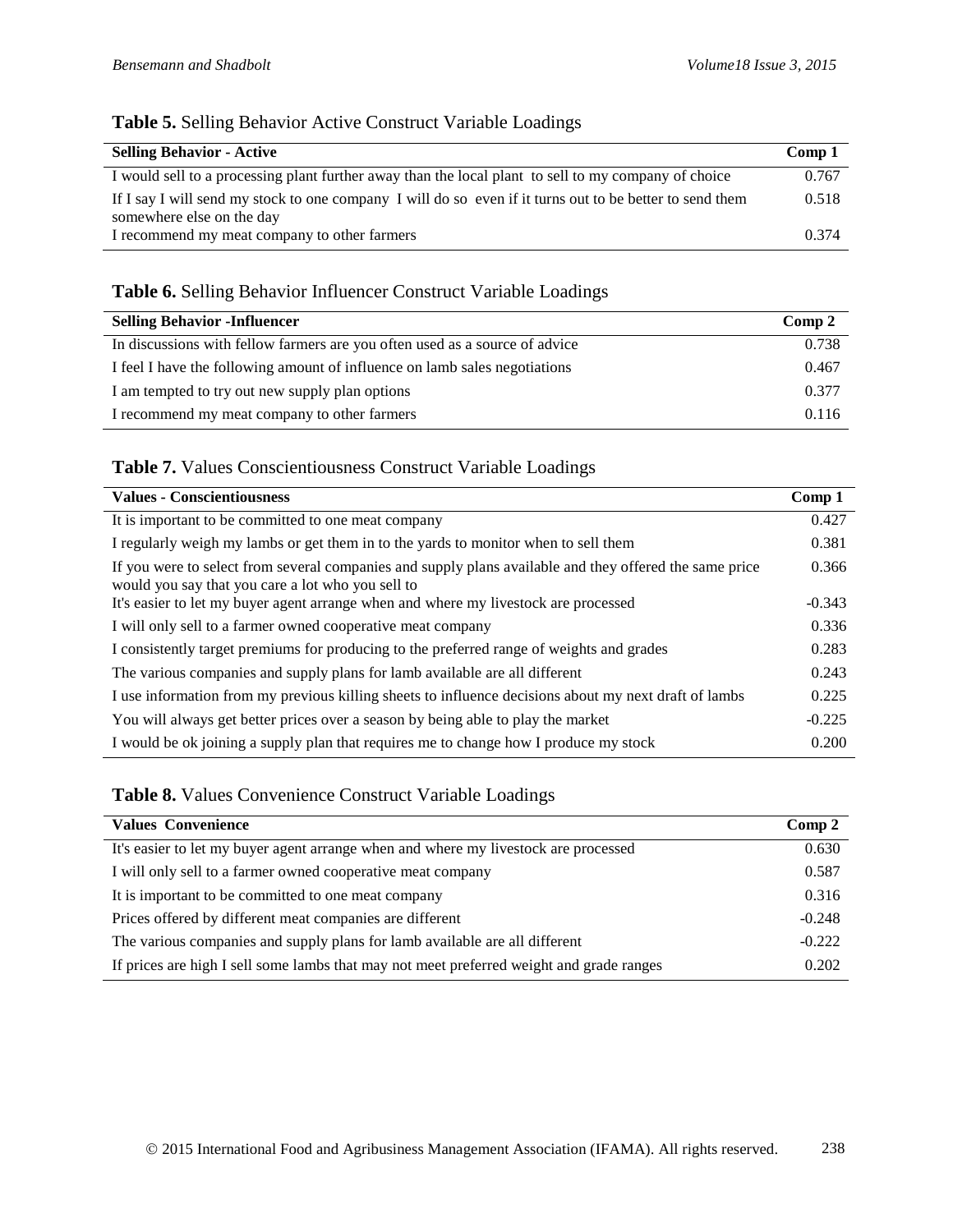### **Table 9.** Values Autonomy Construct Variable Loadings

| <b>Values Autonomy</b>                                                                                   | Comp <sub>3</sub> |
|----------------------------------------------------------------------------------------------------------|-------------------|
| It's easier to let my buyer agent arrange when and where my livestock are processed                      | $-0.540$          |
| Prices offered by different meat companies are different                                                 | $-0.400$          |
| I regularly weigh my lambs or get them in to the yards to monitor when to sell them                      | $-0.318$          |
| The various companies and supply plans for lamb available are all different                              | $-0.306$          |
| I would be ok joining a supply plan that requires me to change how I produce my stock                    | $-0.260$          |
| I use information from my previous killing sheets to influence decisions about my next draft of<br>lambs | $-0.248$          |
| You will always get better prices over a season by being able to play the market                         | $-0.234$          |
| I will only sell to a farmer owned cooperative meat company                                              | 0.218             |
| If prices are high I sell some lambs that may not meet preferred weight and grade ranges                 | $-0.212$          |
| It is important to be committed to one meat company                                                      | 0.207             |

## **Table 10.** Relationship Trusting Construct Variable Loadings

| <b>Relationship Quality Trusting</b>                                 | Comp 1   |
|----------------------------------------------------------------------|----------|
| I sometimes worry that the buyer will not act in my best interests   | $-0.341$ |
| The buyer understands how my business fits into the bigger picture   | 0.325    |
| Sometimes I feel the buyer uses their power against me               | $-0.307$ |
| The buyer has broken promises in the past                            | $-0.307$ |
| I have a high level of trust in the buyer                            | 0.297    |
| I feel like I could call anytime and be listened to                  | 0.275    |
| I make better sales decisions because of my buyer                    | 0.272    |
| My buyer and I share similar values                                  | 0.268    |
| My business is important to the buyer                                | 0.265    |
| I depend on my buyer when making selling decisions                   | 0.243    |
| The buyer communicates with me as frequently as I think is necessary | 0.237    |

## **Table 11. Relationship Adversarial Construct Variable Loadings**

| <b>Relationship Adversarial</b>                                    | Comp 2 |
|--------------------------------------------------------------------|--------|
| The relationship is mostly a marriage of convenience               | 0.478  |
| I depend on my buyer when making selling decisions                 | 0.436  |
| I sometimes worry that the buyer will not act in my best interests | 0.361  |
| The buyer has broken promises in the past                          | 0.316  |
| I make better sales decisions because of my buyer                  | 0.279  |
| Sometimes I feel the buyer uses their power against me             | 0.278  |
| My business is important to the buyer                              | 0.243  |
| The buyer offers me good prices relative to other buyers           | 0.207  |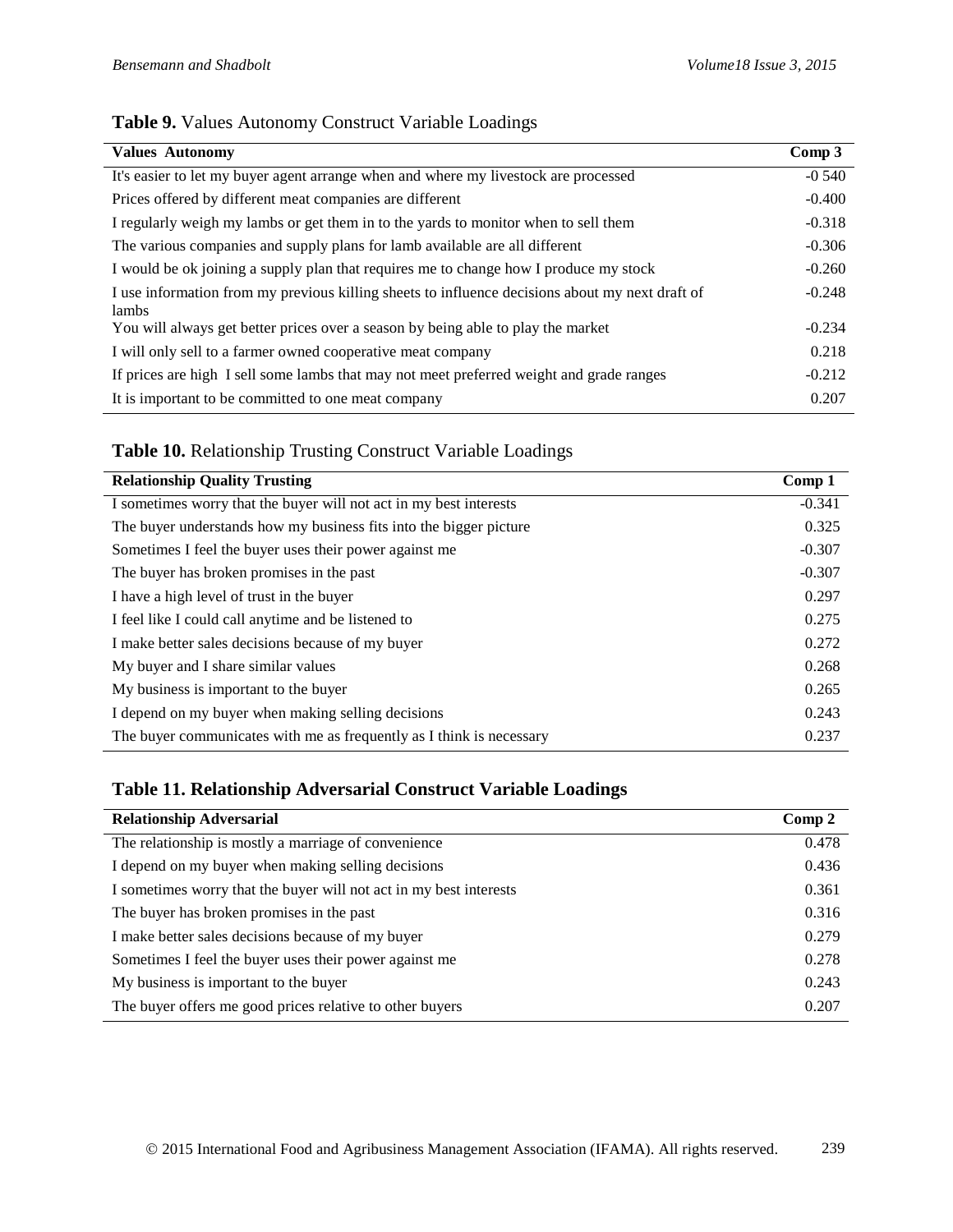# **Appendix B.** Logistic Regression Models



**Figure 6.** Model One: Likelihood Committer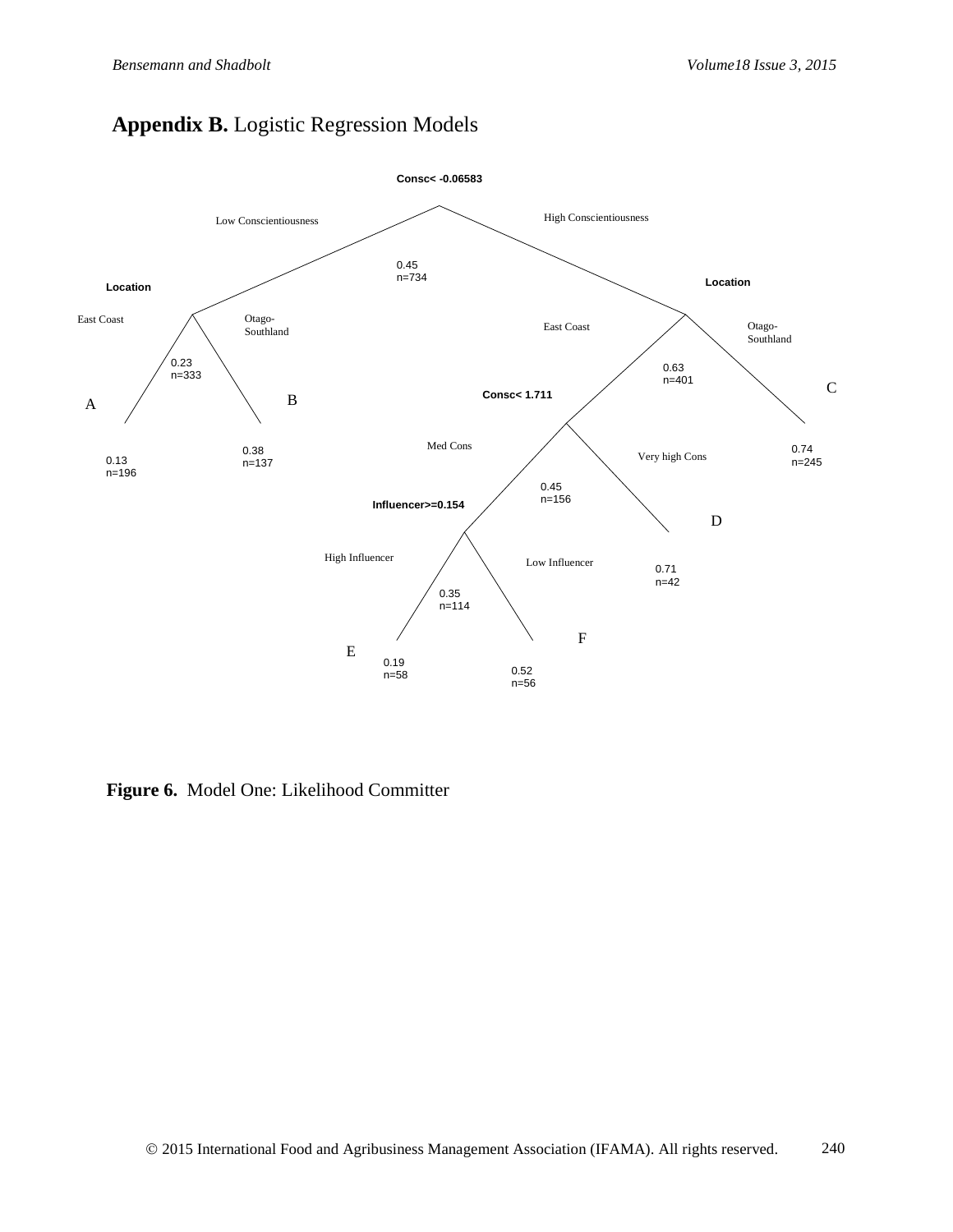

**Figure 7.** Model Three: Likelihood High Committer (If Committer)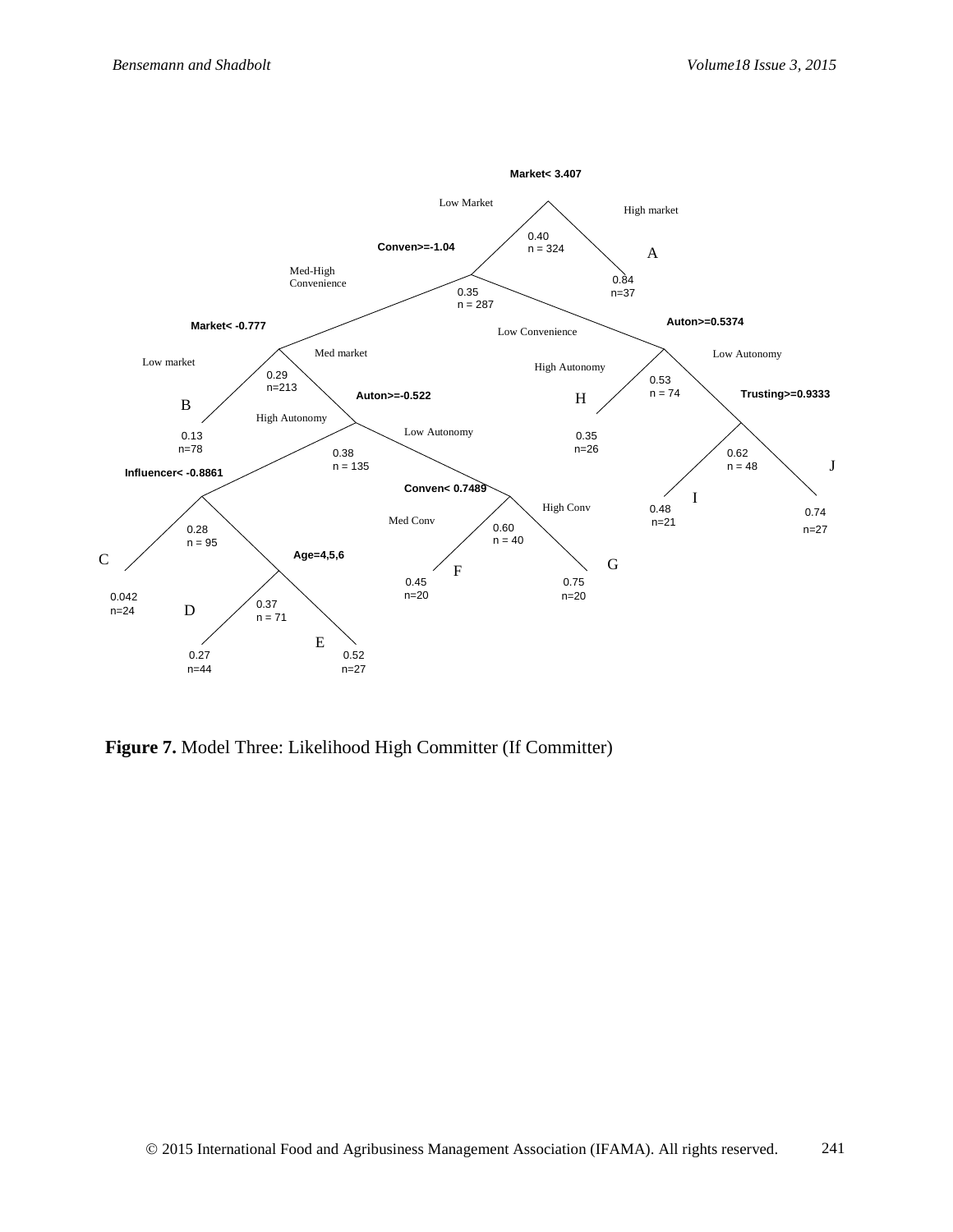

**Figure 8.** Likelihood Switcher (If Non-Committer)